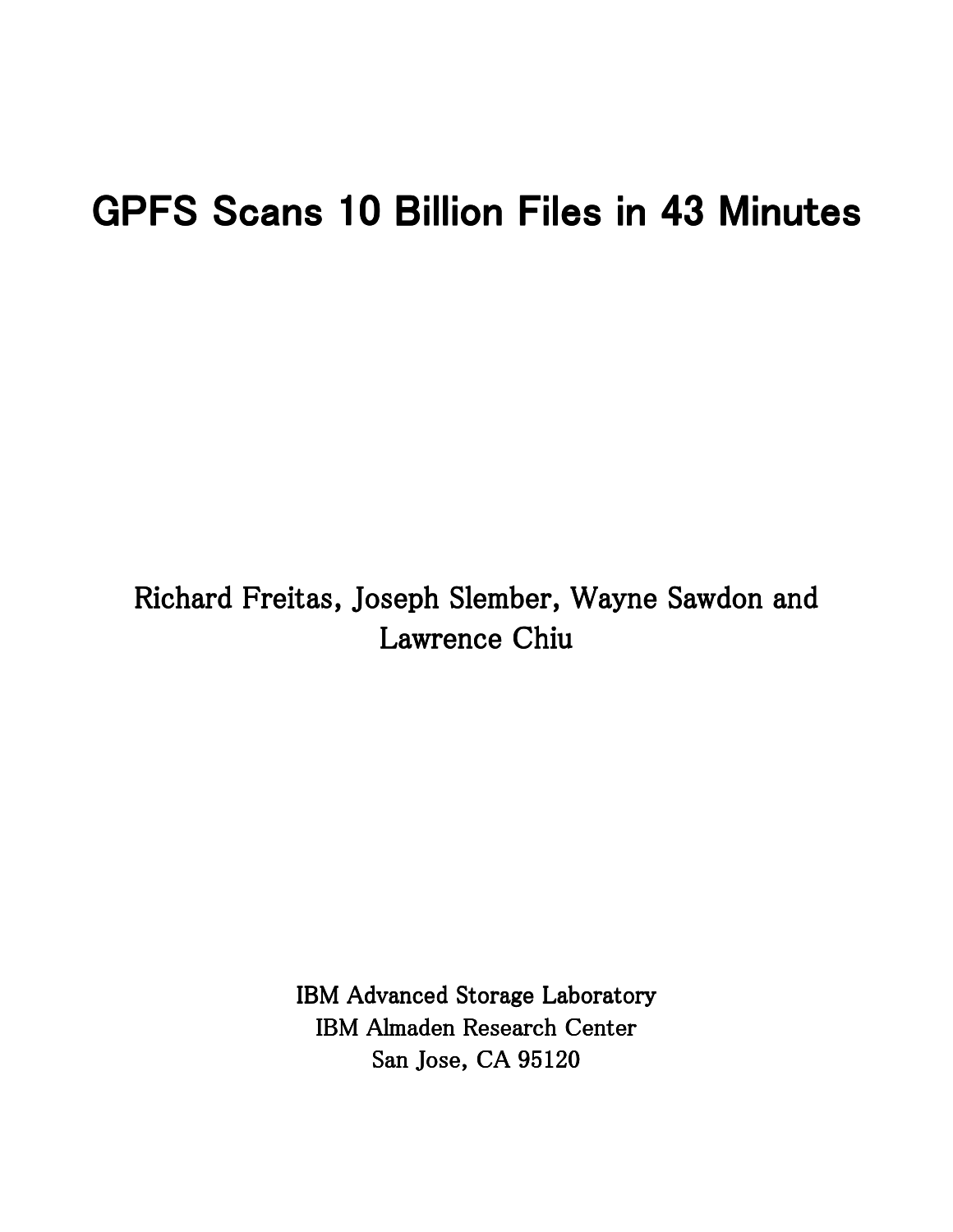© Copyright IBM Corporation 2011.

#### **Trademarks**

## IBM and other IBM products and sevices are trademarks or registered trademarks of International Business Machines Corporation in the United States, other countries or both.

Any other trademarks, registered trademarks, company, product or service names may be trademarks, registered trademarks or service marks of others.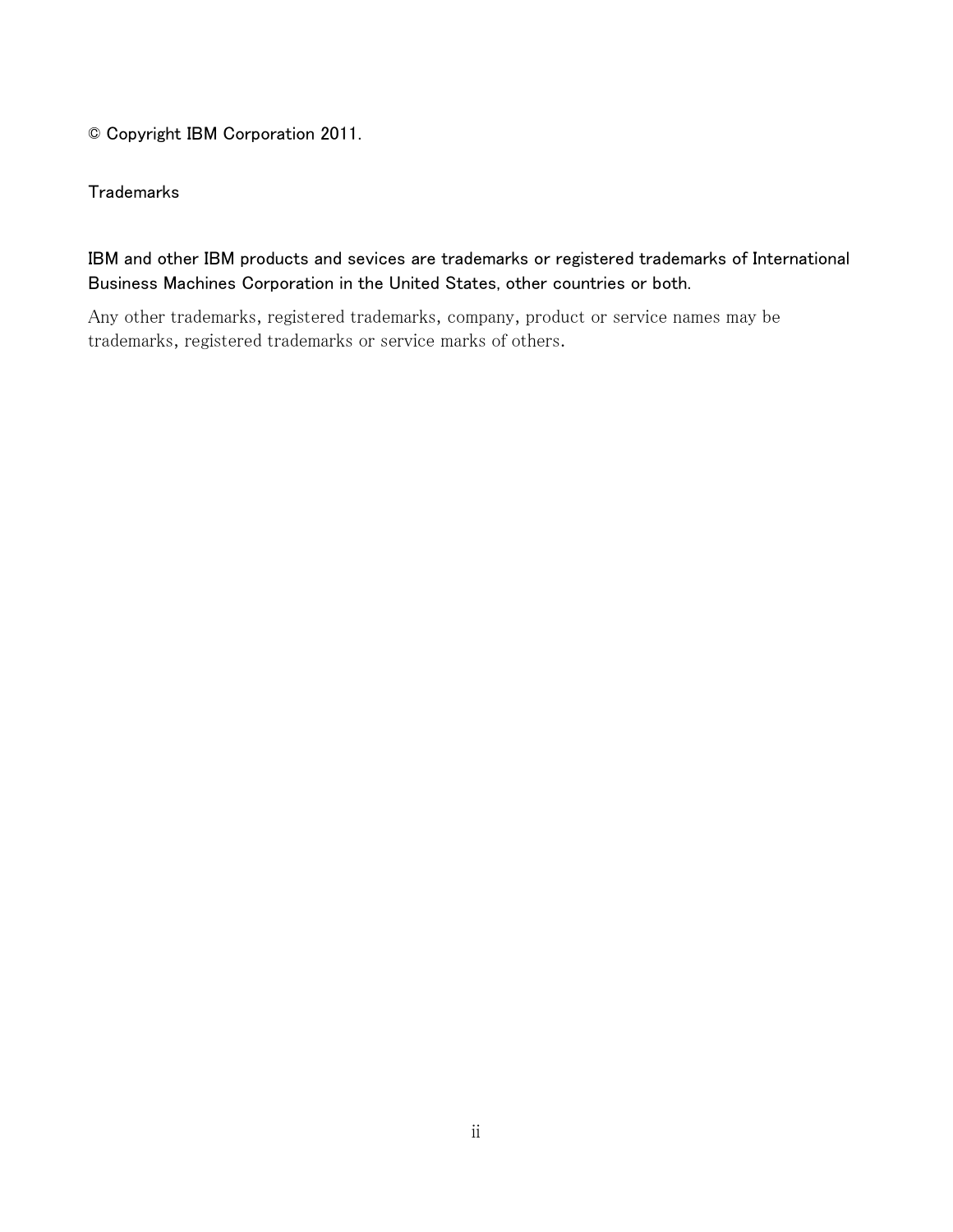# **Table of Contents**

| 1              |     |  |  |  |  |
|----------------|-----|--|--|--|--|
| $\overline{2}$ |     |  |  |  |  |
|                | 2.1 |  |  |  |  |
|                | 2.2 |  |  |  |  |
|                | 2.3 |  |  |  |  |
|                | 2.4 |  |  |  |  |
|                | 2.5 |  |  |  |  |
|                | 2.6 |  |  |  |  |
|                | 2.7 |  |  |  |  |
| 3              |     |  |  |  |  |
|                | 3.1 |  |  |  |  |
|                | 3.2 |  |  |  |  |
|                | 3.3 |  |  |  |  |
|                | 3.4 |  |  |  |  |
| $\overline{4}$ |     |  |  |  |  |
| 5              |     |  |  |  |  |
| 6              |     |  |  |  |  |
|                |     |  |  |  |  |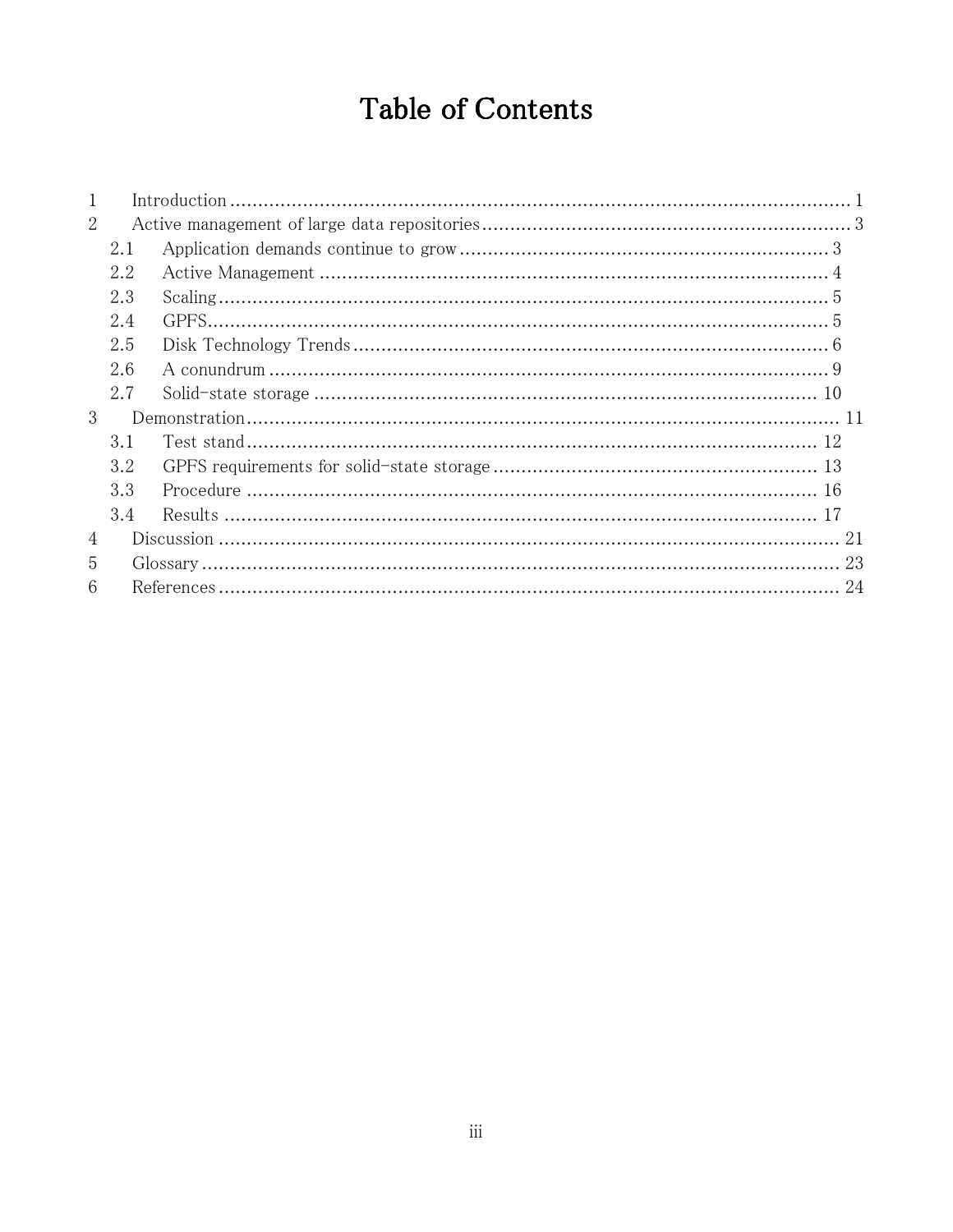# List of Figures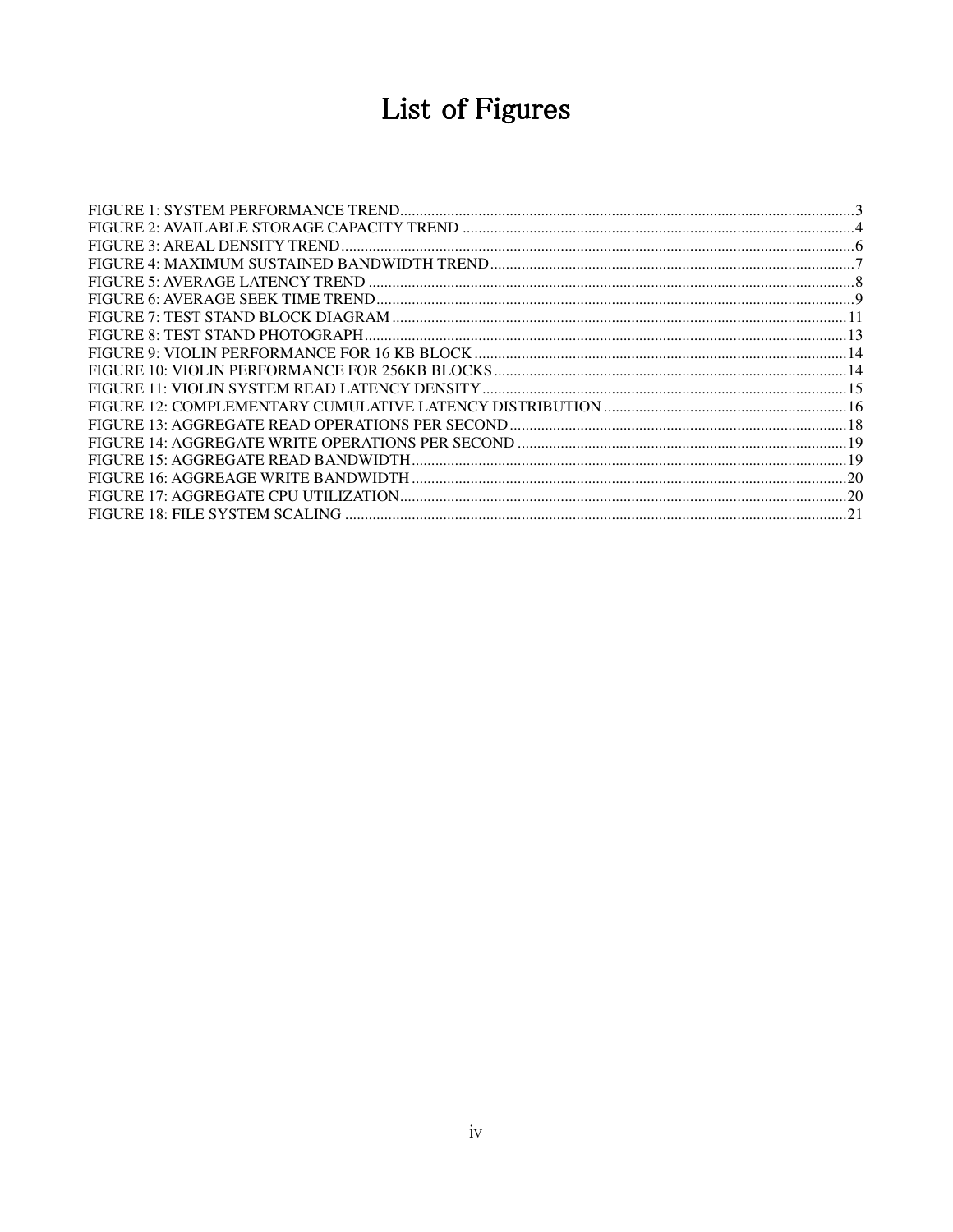# Abstract

By using a small cluster of ten IBM xSeries® servers, IBM's cluster file system (GPFS™), and by placing file system metadata on a new solid-state storage appliance from Violin Memory, IBM Research demonstrated, for the first time, the ability to do policy-guided storage management (daily tasks such as file selection for backup, migration, etc.) for a 10-billion-file environment in 43 minutes. This new record shatters previous record by factor of 37. GPFS also set the previous record in 2007.

The information processing power consumed by leading business, government and scientific organizations continues to grow at a phenomenal rate (90% CAGR). This growth is one of the factors driving the growth in data repositories. The amount of online digital data should exceed 1800 EB by the end of 2011 and continue to grow at a rate 40-60% per year [1]. This explosive growth of data, transactions and digitally aware devices is straining IT infrastructure and regular data management operations. The task of managing storage: backing up, migrating to appropriate performance tiers, replication and distribution is overburdening this infrastructure. It is not possible with existing solutions to manage 10 billion files actively today.

Unfortunately, the performance of the current, commonly-used storage device  $-$  the disk drive  $$ is not keeping pace with the rate of performance growth needed by business and HPC systems. Recent advances in solid-state storage technology deliver significant performance improvement and performance density improvement, which is suitable for future storage systems matched to the needs of a growing information environment.

This document describes a demonstration that shows GPFS taking 43 minutes to process the 6.5 TBs of metadata needed for a file system containing 10 Billion files. This accomplishment combines the use of enhanced algorithms in GPFS with the use of solid-state storage as the GPFS metadata store. IBM Research once again breaks the barrier of GPFS scalability to scale out to an unprecedented file system size and enable much larger data environments to be unified on a single platform and dramatically reduce and simplify the data management tasks, such as data placement, aging, backup and replication.

## 1 Introduction

In our increasingly instrumented, interconnected and intelligent world, companies struggle to deal with an increasing amount of data. This paper illustrates a ground breaking storage management technology that scanned an active ten billion-file file system in 43 minutes, shattering the previous record by a factor of 37. The IBM General Parallel File System™ (GPFS) [2] architecture, invented by IBM Research-Almaden, represents a major advance of scaling for performance and capacity in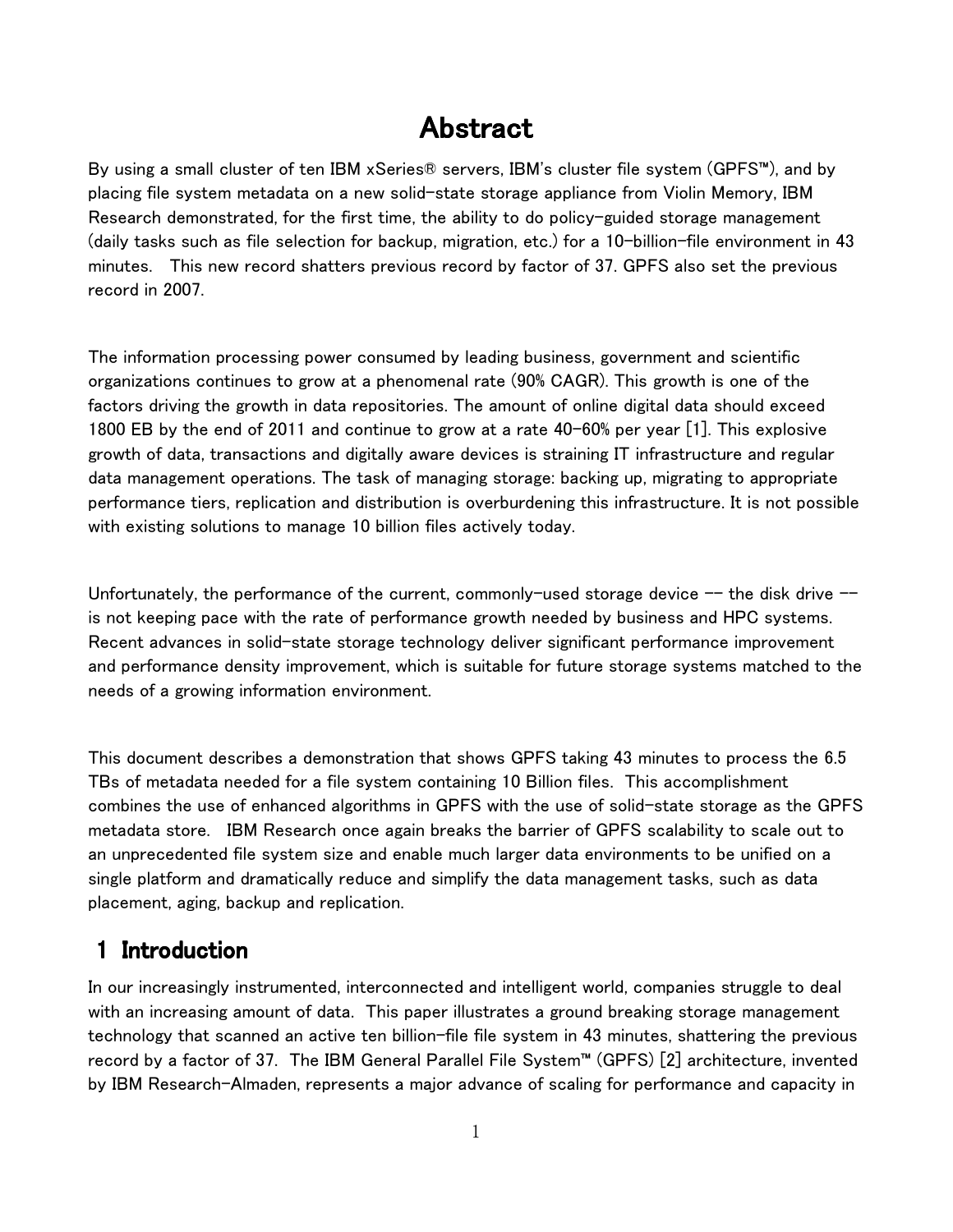storage, more than doubling the performance seen in the industry over the past few years.

According to a 2008 IDC study [1] there will be 1800 EB of digital data in 2011 and it will be growing 60% per year. This explosive growth of data, transactions and digitally aware devices is straining IT infrastructure, while storage budgets shrink and user demands continue to grow. At current levels, existing solutions can barely cope with the task of managing storage: backing up, migrating to appropriate performance tiers, replication and distribution. Many such file systems go without the kind of daily backup that industry experts would expect of a large data store. They will not be able to manage when file systems scale to 10 billion files.

Such growth places businesses under tremendous pressure to turn data into actionable insights quickly, but they grapple with how to manage and store it all for their current set of applications. As new applications emerge in industries from financial services to healthcare, traditional systems will be unable to process data on this scale, leaving organizations exposed to critical data loss.

Anticipating these storage challenges decades ago, researchers from IBM Research – Almaden created GPFS, a highly scalable, clustered parallel file system. Already deployed in enterprise environments with one billion files to perform essential tasks such as file backup and data archiving, this technology's unique approach overcomes the key challenge in managing unprecedented large file systems with the combination of multi-system parallelization and fast access to file system metadata stored on a solid-state storage appliance.

GPFS advanced algorithms make possible the full use of all processor cores on all of these machines in all phases of the task (data read, sorting, and rules evaluation). GPFS exploits the excellent random performance and high data transfer rates of the 6.5 TB solid-state metadata storage. The solid-state appliances sustainably perform hundreds of millions of IO operations, while GPFS continuously identifies, selects and sorts the right set of files from the 10 billion-file file system. Performing this selection in 43 minutes was achieved by using GPFS running on a cluster of ten 8-core systems and four Violin Memory solid-state memory arrays.

In this document, we will describe the current environment for active management of large-scale data repositories and describe a demonstration of GPFS coupled with the use of high performance solid-state storage appliances to achieve this breakthrough.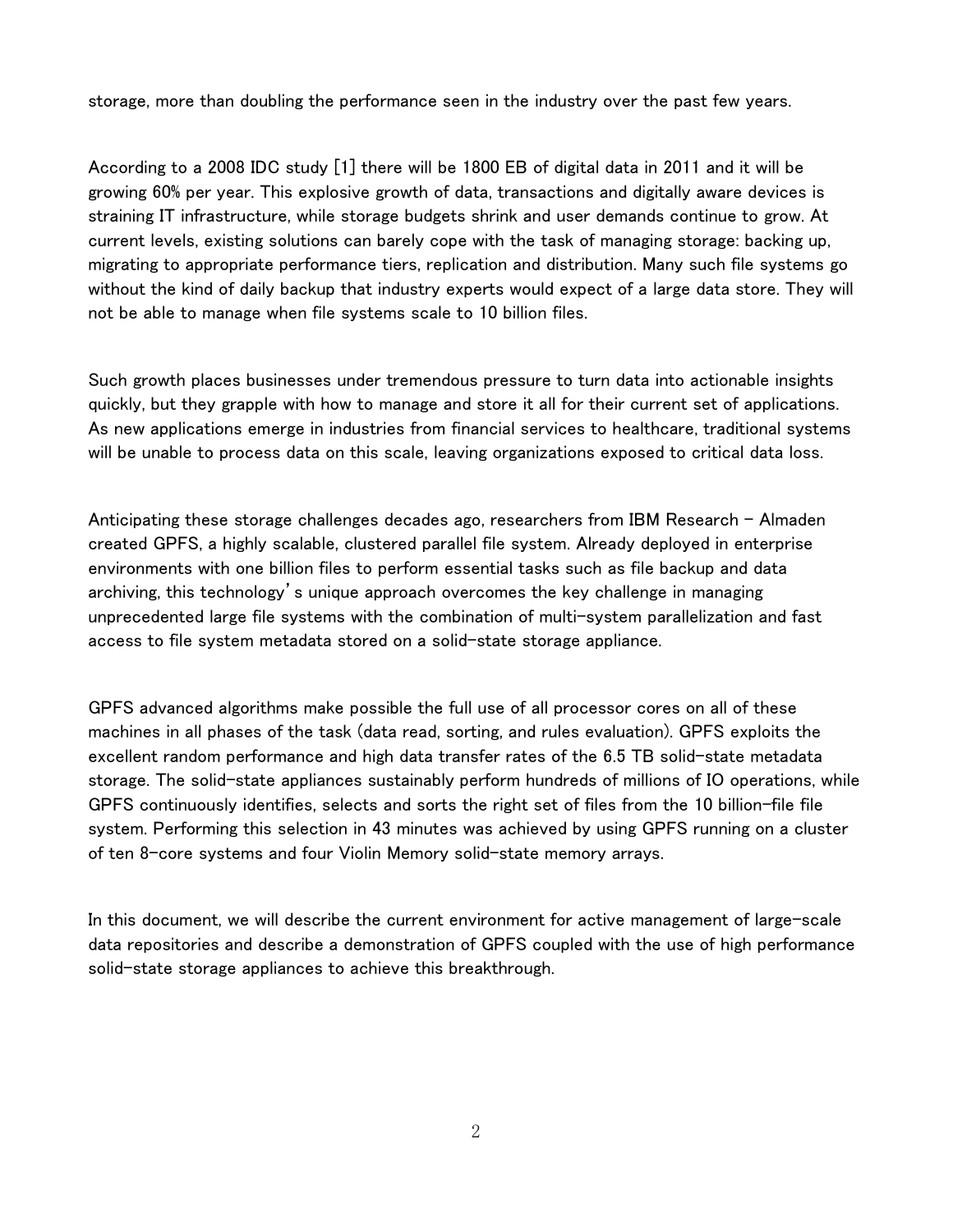## 2 Active management of large data repositories

#### 2.1 Application demands continue to grow

The information processing power consumed by leading business, government and scientific organizations continues to grow at a phenomenal rate. Figure 1 shows the historic growth in supercomputer system performance from 1995 until 2010, with projections to 2015. The growth rate is roughly 90% CAGR [3]. Further, a comparison of the computing power of a current system, such as the IBM System  $x \otimes$  iDataPlex $\otimes$  dx360 [4], with the computing power of a system from 2000, shows that they are in rough parity. One can infer that general enterprise computing needs will be met by technology that was available in the TOP500 leader roughly ten years earlier.



Figure 1: System performance trend

Associated with the growth in system overall computational performance is a growth in the size and performance of the system's data repository. The growth in size is driven by both the increase in computational capability and the continual increase in information to store. IDC has reported that the growth rate in digital information is 60% CAGR, with the current size of the world's digital information at 1800 EB. This is depicted in the chart [1] shown in Figure 2. More importantly, the combination of the scale of the computers combined with much larger data set sizes supported by parallel file systems allows new classes of questions to be answered with computer technology.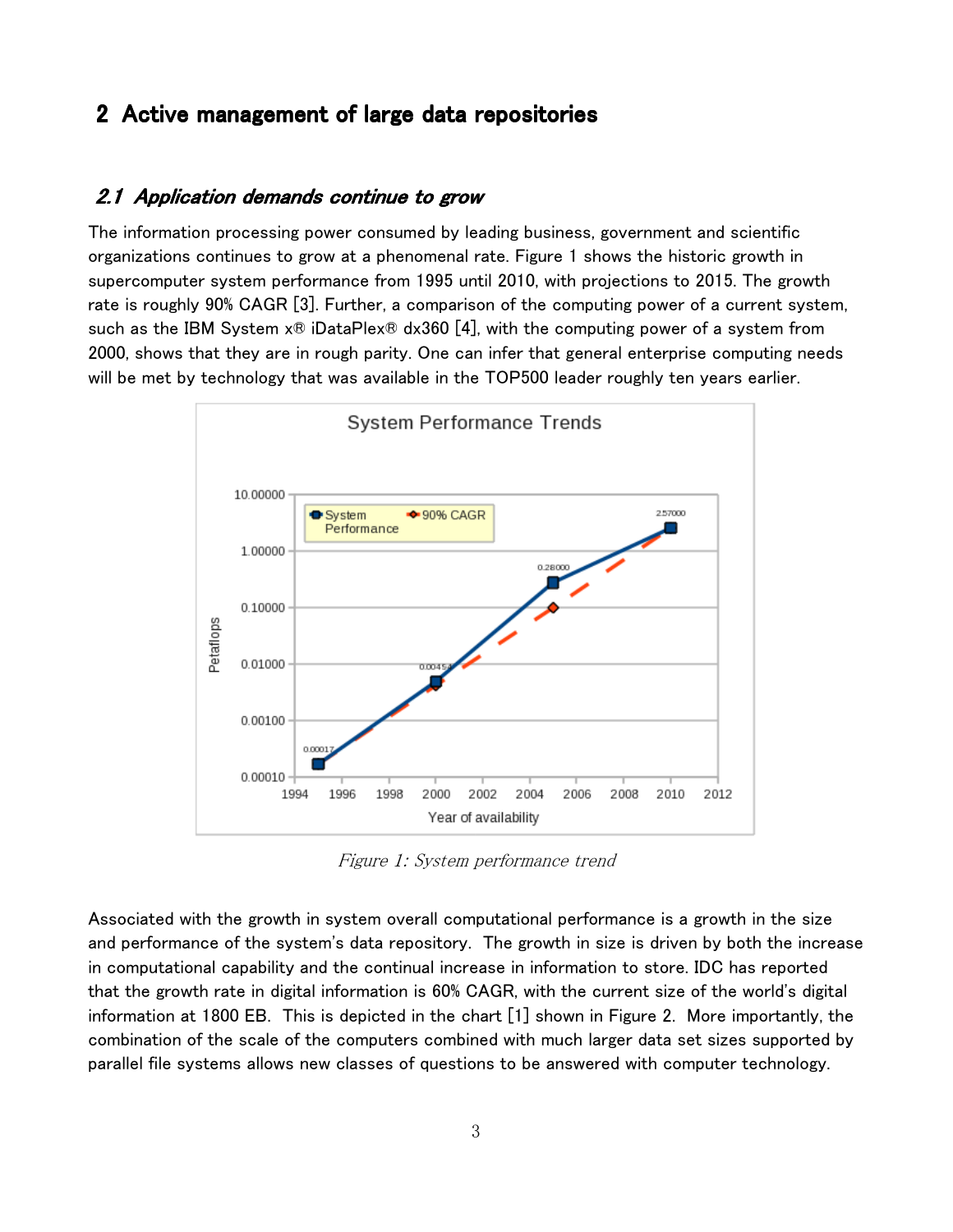$\mathrm{''}$ When dealing with massive amounts of data to get deeper levels of business insight, systems need the right mix of data at the right time to operate at full speed. GPFS achieves high levels of performance by making it possible to read and write data in parallel, distributed across multiple disks or servers."<sup>5</sup>

#### 2.2 Active Management

Active management is a term used to describe the core data management tasks needed to maintain a data repository. It includes tasks such as backup migration, backup, archival, indexing, tagging for files, etc. A feature these tasks share is the need to enumerate or identify a file or set of files in the data repositories for later processing. The process of managing data from where it is placed when it is created, to where it moves in the storage hierarchy based on management parameters, to where it is copied for disaster recovery or document retention, to its eventual archival or deletion is often referred to as information life-cycle management, or ILM. Such tasks need to be done regularly – even daily.



#### **Information Created vs Available Storage Capacity**

#### Figure 2: Available storage capacity trend

However, performing such tasks is disruptive to normal operation or normal operation precludes performing active management tasks in a reliable consistent manner. This has forced these ILM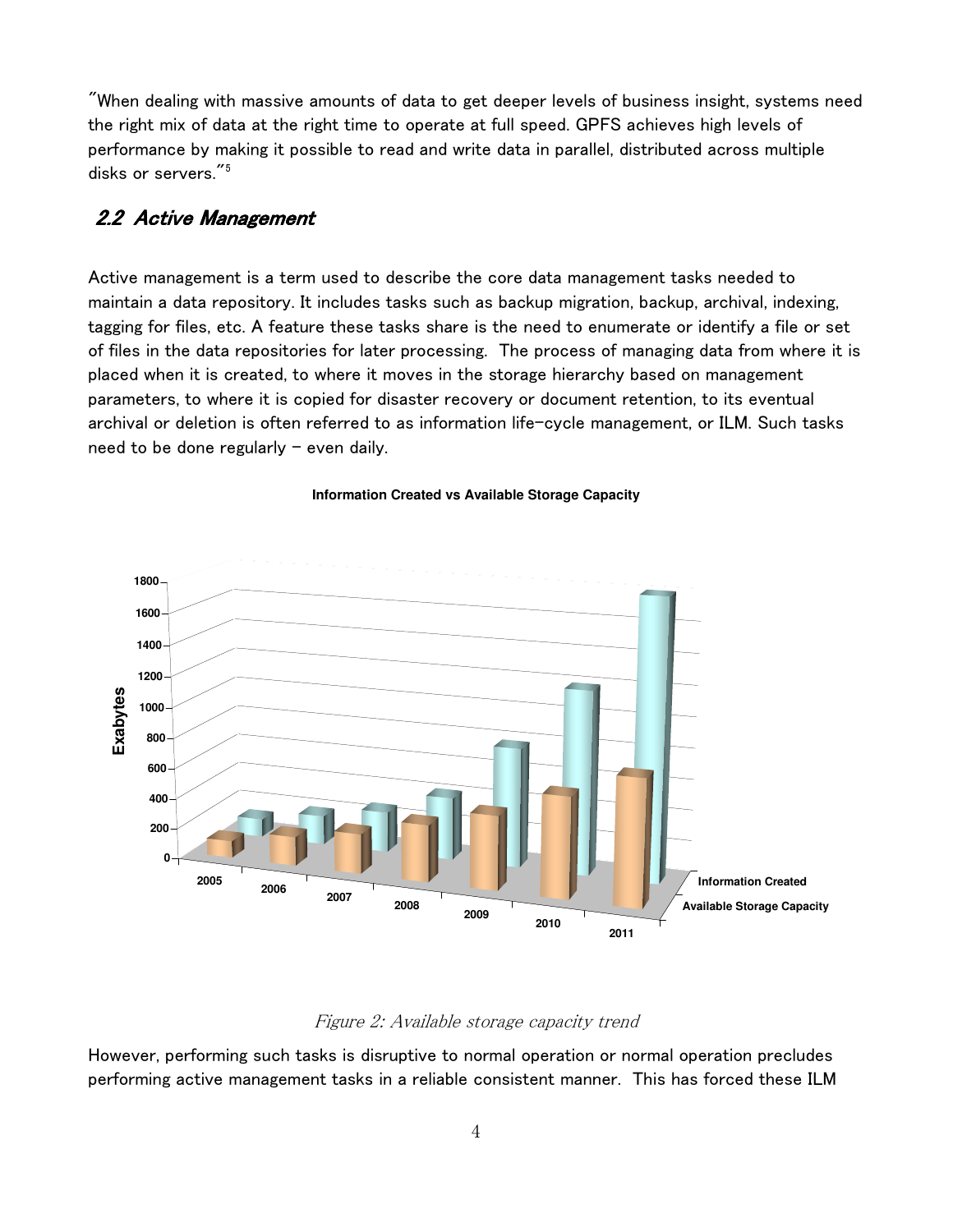tasks to be performed when production work is not being done. Typically, this means that the tasks are only performed on the graveyard shift and must be completed before normal daytime workload arrives.

#### 2.3 Scaling

As the performance of the world's leading supercomputers and business systems has increased, their data repositories have become enormous and extremely complex to manage. However, the amount of time available to perform the necessary management tasks has not changed. Therefore, the speed of active management must increase.

One solution has been to split the data repository and spread the pieces across multiple file systems. While this is possible, it burdens the application designer and the user unnecessarily. The burden placed on the application designer is one of prescience. A priori, he must think of all the possible configurations and cope with the needed data being in one of many file systems. The user's burden is to allocate data statically to the file systems in a manner that will allow the application to operate effectively. Changes in performance needs, available capacity or the approach to disaster recovery may necessitate reallocating the data. Doing this "on-the-fly" in a statically allocated data repository is a very error-prone process.

## 2.4 GPFS

The solution used by IBM's General Parallel File System (GPFS) is to "scale out" the file system to meet the user's needs. Capacity or performance can be increased incrementally by adding new hardware to an existing file system, while the it is actively used. GPFS provides concurrent access to multiple storage devices, fulfilling a key requirement of powerful business analytics and scientific computing applications that analyze vast quantities, of often, unstructured information, which may include video, audio, books, transactions, reports and presentations. GPFS scales to the largest clusters that have been built, and is used on some of the most powerful supercomputers in the world. The information lifecycle management function in GPFS acts like a database query engine to identify files of interest. All of GPFS runs in parallel and scales out as additional resources are added. Once the files of interest are identified, the GPFS data management function uses parallel access to move/backup/archive the user data. GPFS tightly integrates the policy driven data management functionality into the file system. This high-performance engine allows GPFS to support policy-based file operations on billions of files. GPFS is a mainstay of technical computing that is increasingly finding its way into the data center and enhancing financial analytics, retail operations and other commercial applications.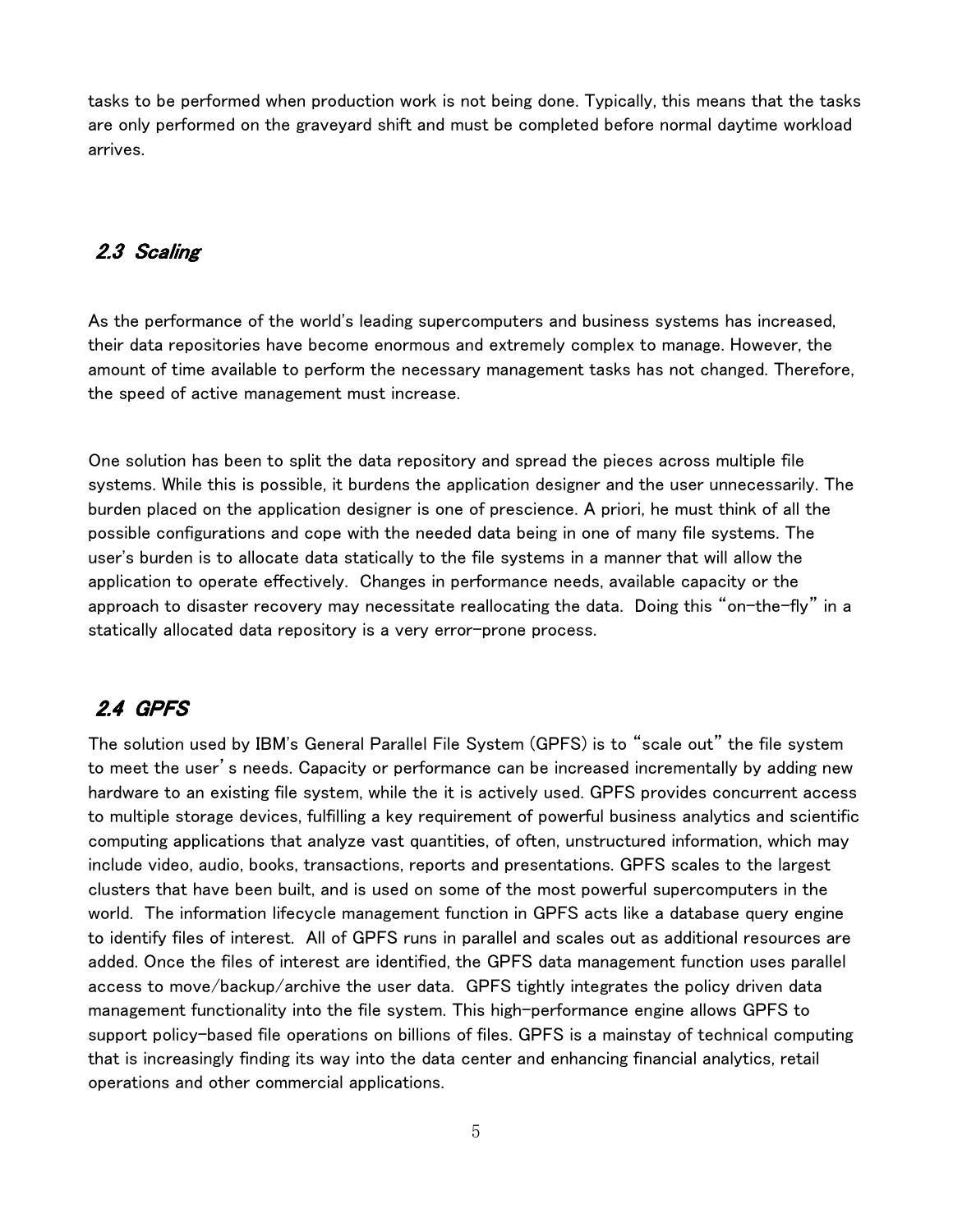There is a fifteen-year record of success behind GPFS. For large repositories, this is an important attribute. Critical applications using large data repositories rely on the stability of the file system. The cost of rebuilding it can be substantial. GPFS is designed to remain on-line and available 24x7, allowing both hardware and software changes without interruption.



#### 2.5 Disk Technology Trends



Disk capacity has improved immensely over the last fifty-seven years. This is exemplified by the chart of areal density vs. year of introduction shown in Figure 3. The growth rate of areal density has varied from 25% to 100% over this period and is now at 25-40%. The maximum capacity of disk drives has tracked this growth in areal density through changes in form factors, disk diameters, media changes, head technologies, etc. It is unlikely to ever be 100% CAGR again, but the current rate will likely be supported for the next few years.

Unfortunately, the performance of the disk drive is not keeping pace with the rate of performance improvement shown by business and HPC systems. The maximum sustained bandwidth (MB/s) and transaction rate (IO/s) have followed a different path. The bandwidth is roughly proportional to the linear density. So, if the growth in linear density and track density were equal, then one would expect the growth rate for linear density to be the square root of the areal density. That would make it about 20% CAGR. But, if you examine the recent history of maximum sustained disk bandwidth that is shown in Figure 4, you will see that it is more likely to fall within the range of 10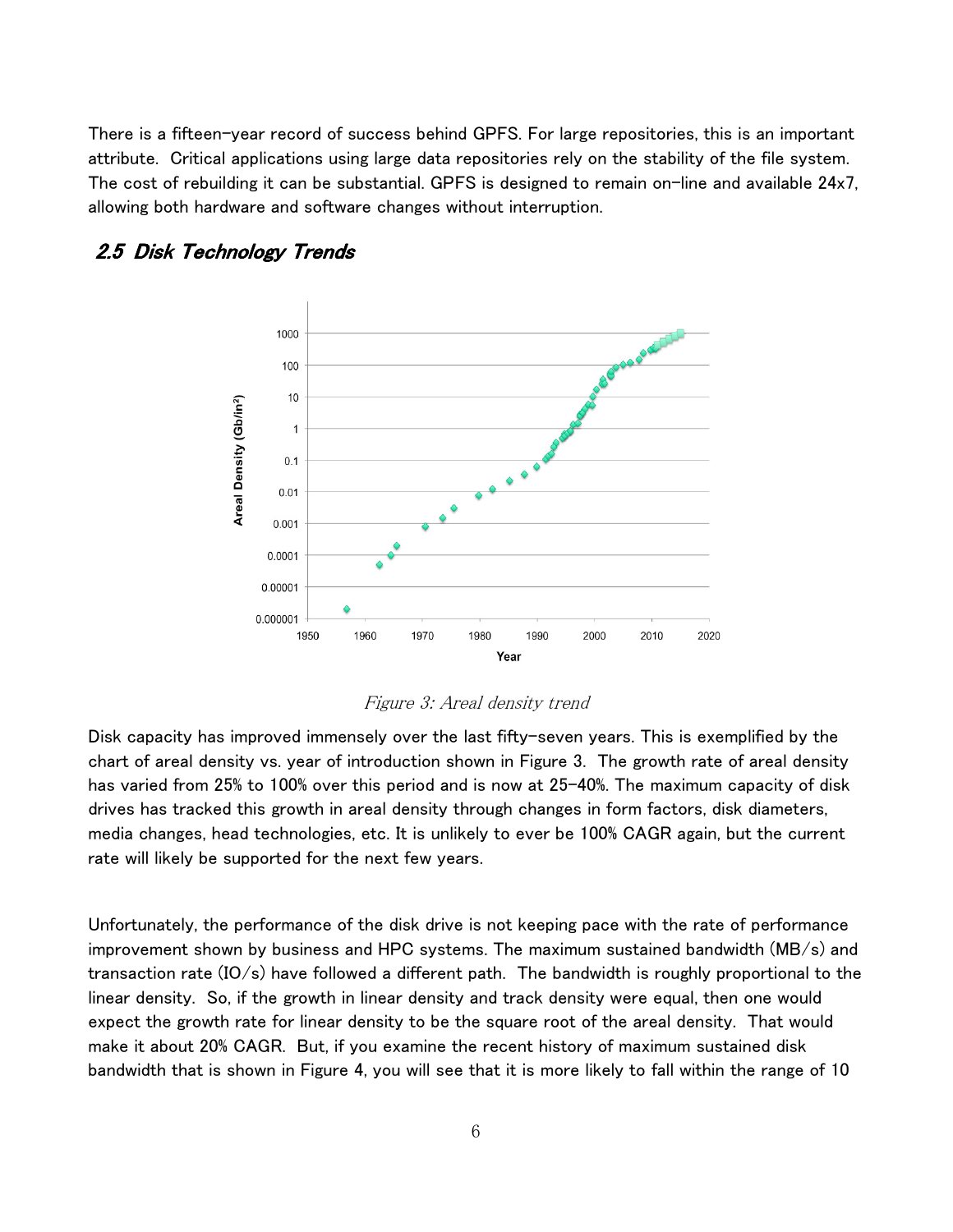– 15%. Generally, the track density has grown more quickly than the linear density. Currently a high performance disk drive would have a maximum sustained bandwidth of approximately 171 MB/s [6]. The actual average bandwidth would depend on the workload and the location of data on the surface. Further, current projections do not show much change in this over the next few years.



Figure 4: Maximum sustained bandwidth trend

The disk transaction rate has an even more complicated story. The transaction rate is the inverse of the average access time. The access time is the sum of two components: the average disklatency time and the average disk-seek time.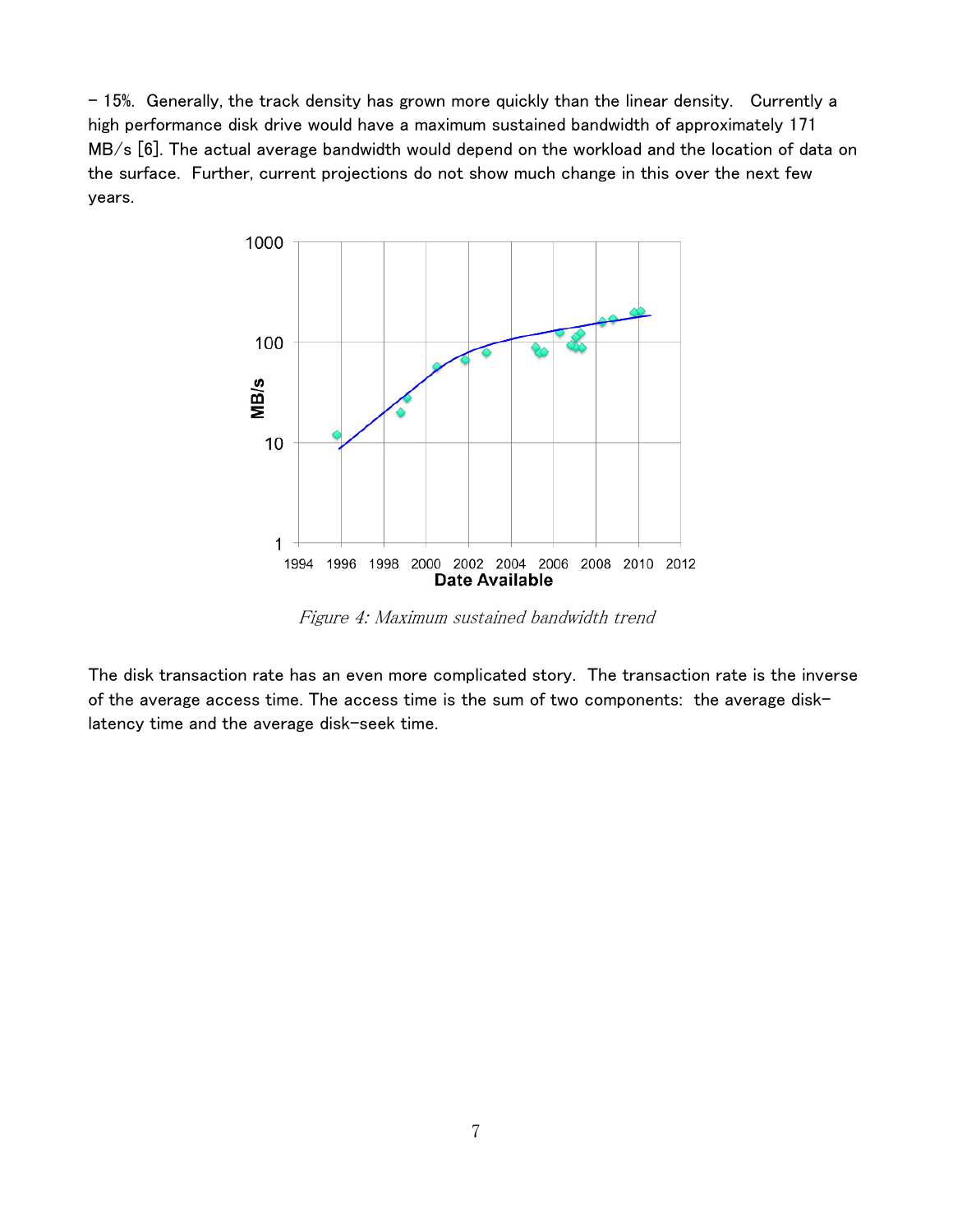

The average disk-latency is  $\frac{1}{2}$  the rotational time of the disk drive. As you can see from its recent history, shown in Figure 5, the latency has settled down to three values 2, 3 and 4.1 milliseconds. These are ½ the inverses of 15000, 10000 and 7200 revolutions per minute, respectively. It is unlikely that there will be a disk rotational speed increase in the near future. In fact, the 15000 RPM drive and perhaps the 10000 RPM drive may disappear from the marketplace. A slower drive, such as one at 5400 RPM, may appear in the enterprise space. If this reorganization of the disk rotational speed menu does occur, it will have been driven by the successful combination of solidstate storage and slower disk drives into storage systems that provide the same or better performance, cost and power.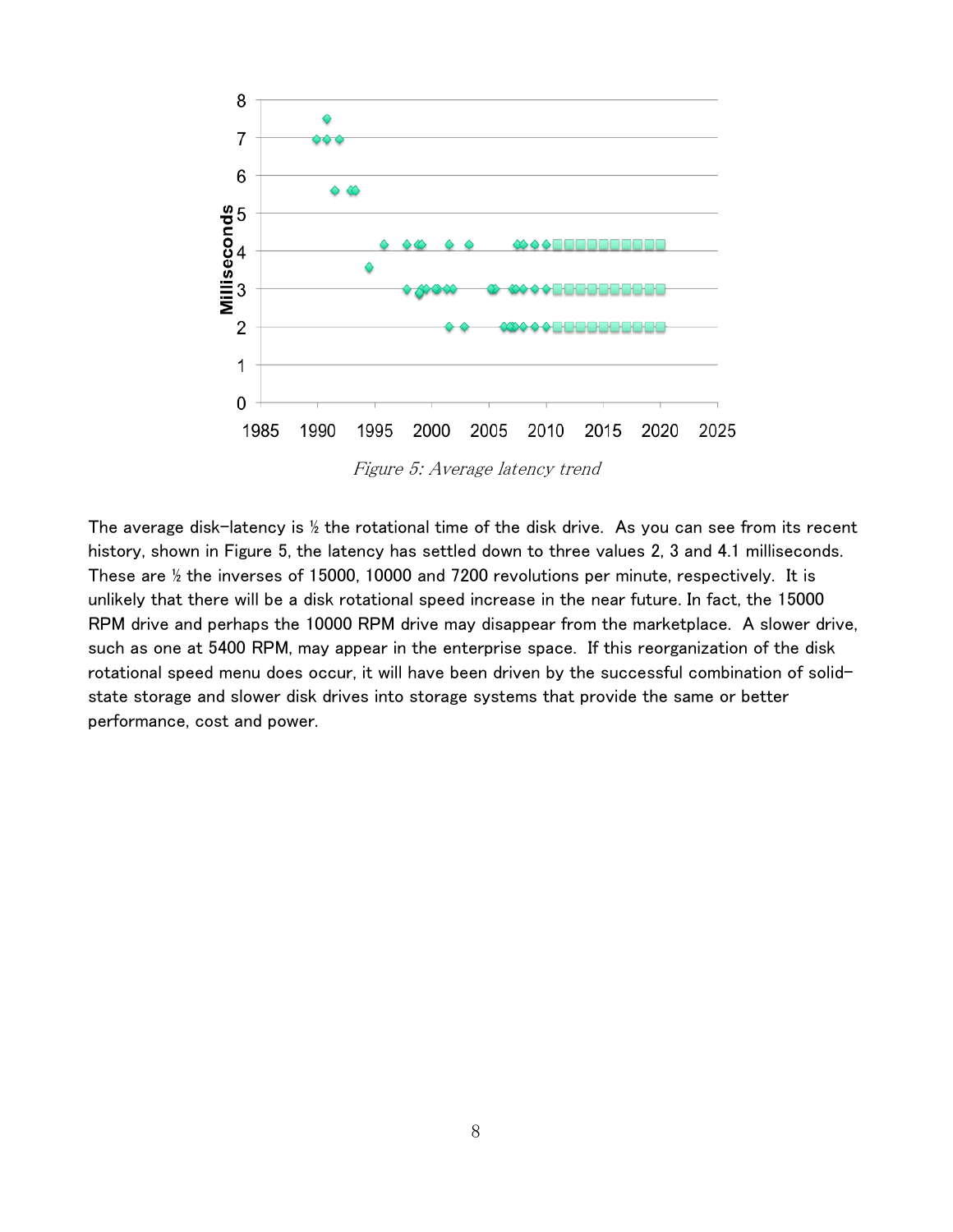

Figure 6: Average seek time trend

The recent history of disk seek time is shown in Figure 6. The seek time is due to the mechanical motion of the head when it is moved from one track to another. It is improving by about 5% CAGR. In general, this is a mature technology and is not likely to change dramatically in the future. It seems to be trending toward values at around 2 ms for high performance disk drivers.

The combination of slow growth in seek time and a near stand-still in rotational latency or even possible increase in average rotational latency, lead to the conclusion that the average access time for enterprise disks is not likely to be better than 3-4 milliseconds and that commercial disk drives (7200 RPM) are not likely to be better than 6-8 milliseconds. Access times greater than this are quite possible.

#### $2.6$  A conundrum

The growth in the size of data repositories is expected to continue at 60% CAGR. This forces an increase in the size of the metadata that needs to be processed to complete active management tasks. Since these tasks must be completed overnight (typically), the scan rate for the metadata must increase. Therefore, the performance of the metadata storage system must increase. This situation coupled with the very modest forecast in the growth rate for disk drive performance ( $\tilde{5}$ -10% CAGR), present the industry with a conundrum. To continue the growth in the performance of the metadata storage system, the number of disk drives in the system must grow at a matching rate even though the capacity of the drives far exceeds that needed to store the metadata. Fortunately, there is an alternative. There is a new class of storage, solid-state storage, which may ameliorate this situation.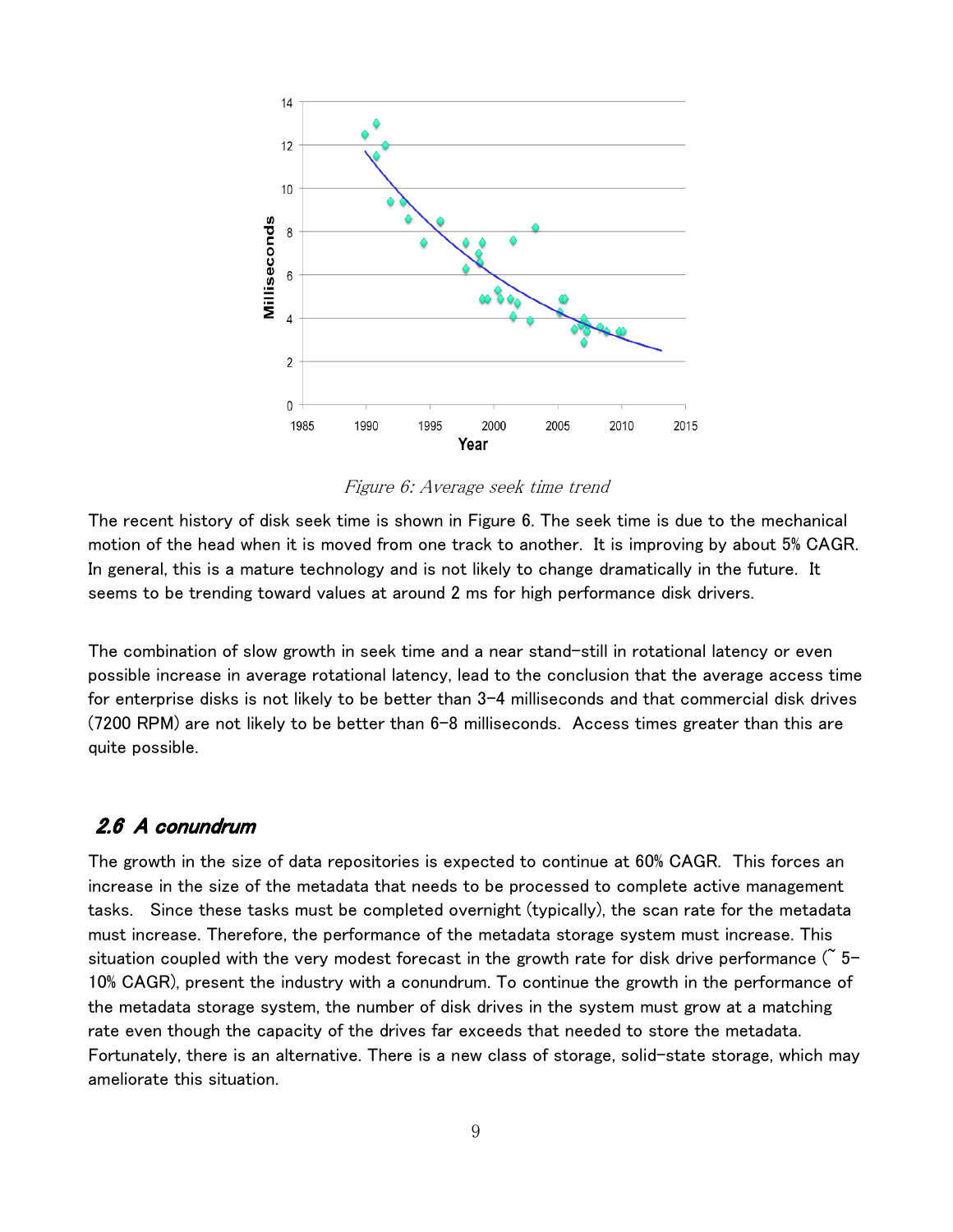### 2.7 Solid-state storage

NAND flash devices are one of several new kinds of storage subsystems. Typical flash devices or chips currently have a read access times of 20-50 us and write times of approximately 2 ms [7]. Hundreds or even thousands of NAND flash chips combined with a controller that is designed to work with flash yield a high performance solid-state storage subsystem. The controller is sophisticated and handles buffering, virtual addressing and the special control needs of flash. As a result, a solid-state storage appliance can be built that has a read access time of 90 us and a write access time of 20 us [8]. The subsystem form factor may be that of a disk drive, an adapter card or a larger storage appliance. Flash is not the only possible solid-state storage technology that may enable the design and manufacture of such fast storage systems. A new class of storage technologies, SCM (Storage Class Memory), is under intensive development in the industry [9]. If flash falters, then one of these is likely to take over.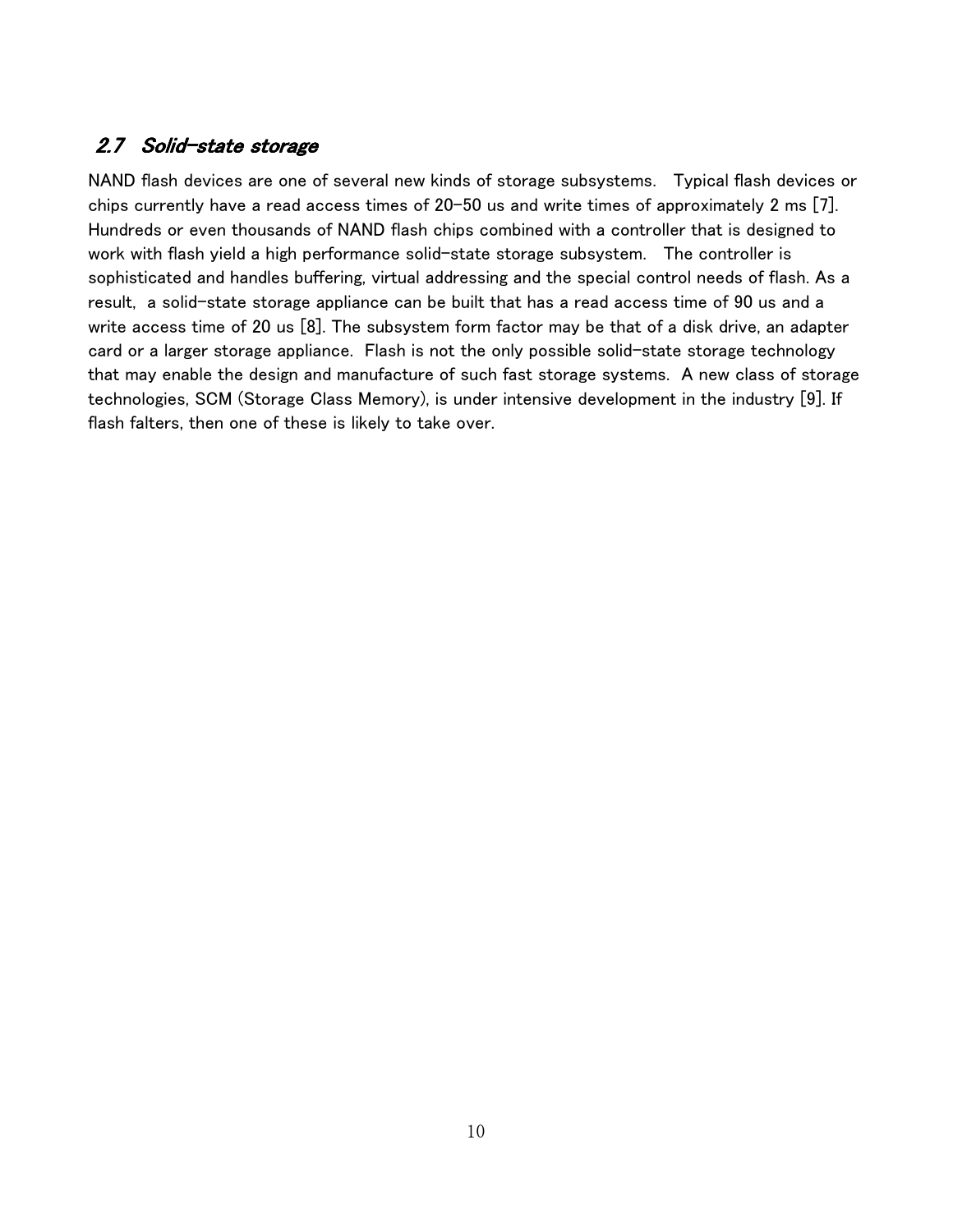## 3 Demonstration

This document describes a demonstration that shows GPFS taking 43 minutes to process the 6.5 TBs of metadata needed for a file system containing 10 Billion files. That is roughly 37 faster than the demonstration of the same activities on a 1 Billion-file system performed in 2007 [5]. A combination of new algorithms in GPFS and the use of a solid-state storage appliance for storing the metadata were used to achieve these results.



Figure 7: Test stand block diagram

In this section, we will describe the hardware used in the demonstration test stand, the procedure used and the results obtained.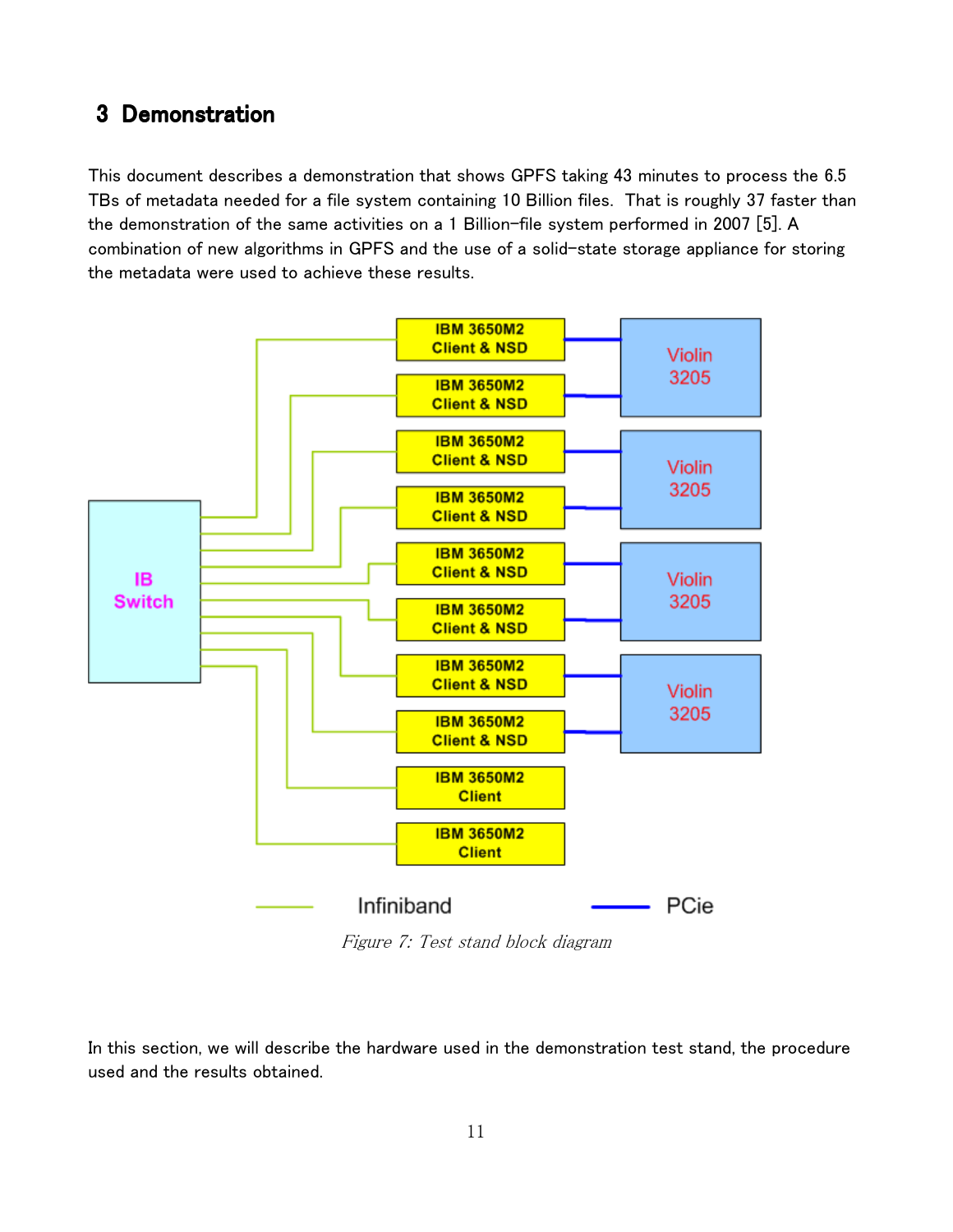The demonstration took place in a laboratory at the IBM Almaden Research Center in San Jose, CA. IBM provided the ten servers and the IB switch and Violin Memory provided the four Violin Solid-state Memory Arrays.

## 3.1 Test stand

Figure 7 shows the block diagram for the test setup. The components in the system are:

- 1. IBM System x3650 M2 servers
	- Ten used
	- CPU: 2.8 GHz dual quad core x86\_64
	- Processor cache size 12 MB
	- 32 GB of DRAM
- 2. Violin Memory 3205 Solid-state Storage Systems
	- Four used
	- Aggregate total raw capacity of 10 TB
	- Aggregate bandwidth 5 GB/s
	- 1.8 TBs formatted per 3205, aggregate usable capacity 7.2 TBs
	- Two 14x 128GB partitions
	- Two 10x 180 GB partitions
	- Aggregate 4 KB read operation rate  $> 1$  MIOPS
	- Typical write latency at 4KB: 20us
	- Typical read latency at 4 KB: 90us
- 3. SilverStorm Infiniband switch
	- Model 9024
	- 24 port
	- $10/20$  Gb/s

Figure 8 shows a photograph of the actual physical setup used for these experiments.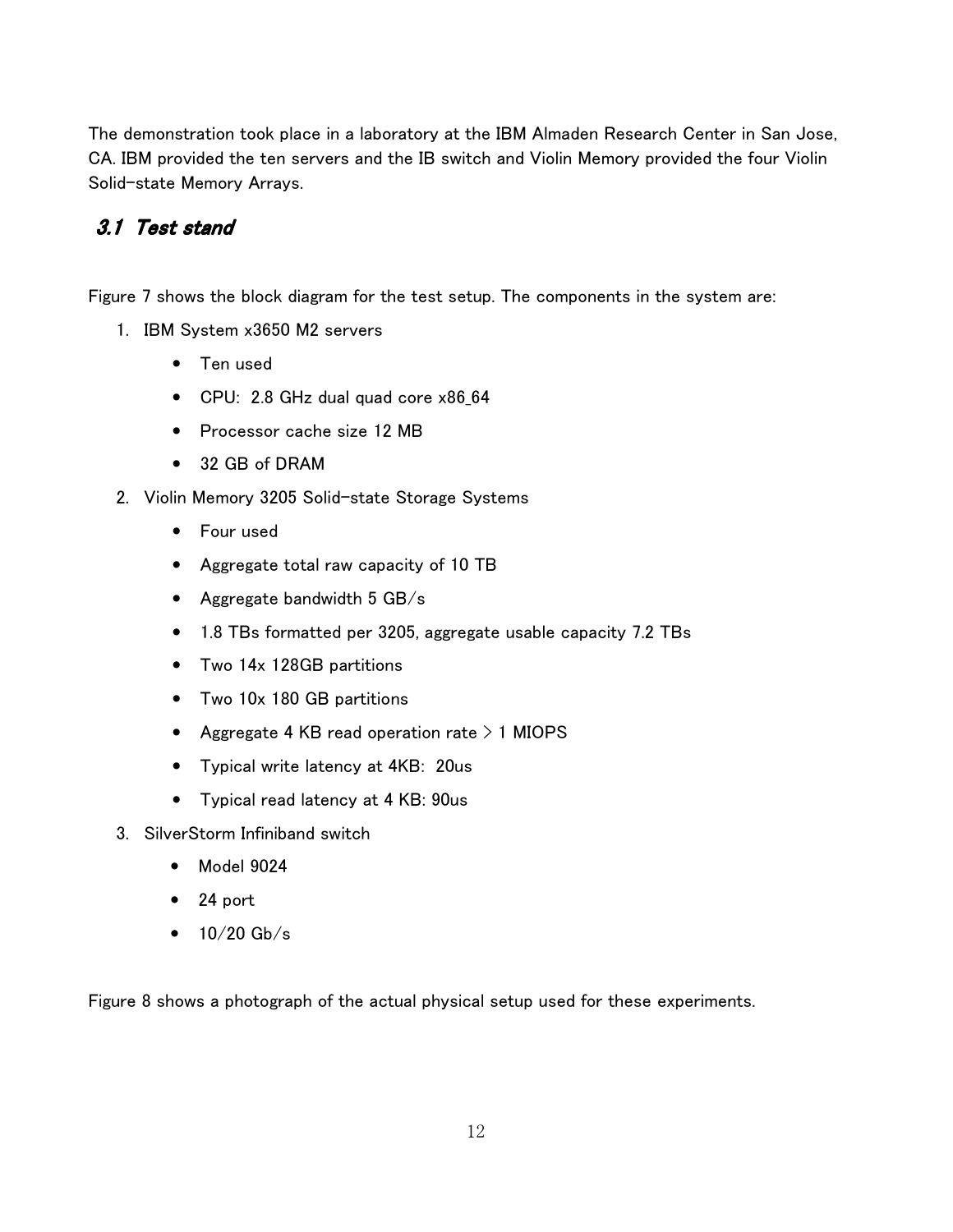

Figure 8: Test stand photograph

## 3.2 GPFS requirements for solid-state storage

We chose to use Violin Memory solid-state storage array for these experiments because of its high performance, robustness and density.

The Violin memory array in the 3000 series systems offers very high, sustained read and write performance. Figure 9 and Figure 10 below show the measured transaction rate of a single Violin 3000 for a range of read percentages from 0 to 100%, for a range of queue depths from 1 to 300 and for representative block sizes of 16KB and 256KB. The figures show that the system performs well against a mixture of reads and writes at both block sizes. In the demonstration, four such boxes are used. Their aggregate transaction rate capability at 16 KB with a mixture of reads and writes is more than 300 KIOPS and their aggregate read bandwidth at 256 KB blocks is almost 5 GB/s. (See section below for the discussion below about the performance needed for the demonstration)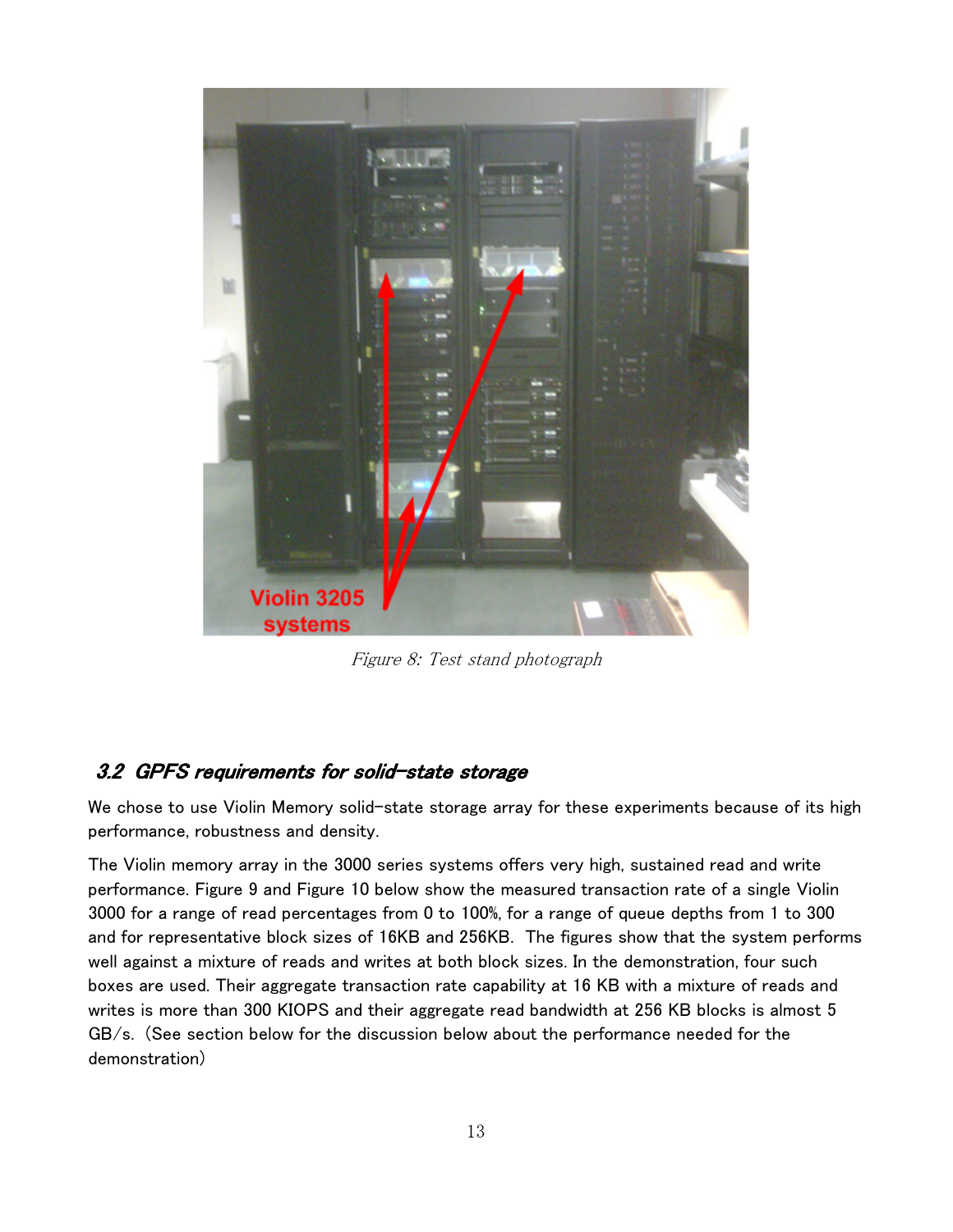

#### Figure 9: Violin Memory performance for 16 KB block

The latency profile for the Violin 3000 is excellent. Figure 11 shows the latency density function for 16 KB transfers and Figure 12 shows the complementary cumulative latency distribution response.



Surface Plot of IOPS vs Queue Depth vs R/W ratio

Figure 10: Violin performance for 256KB blocks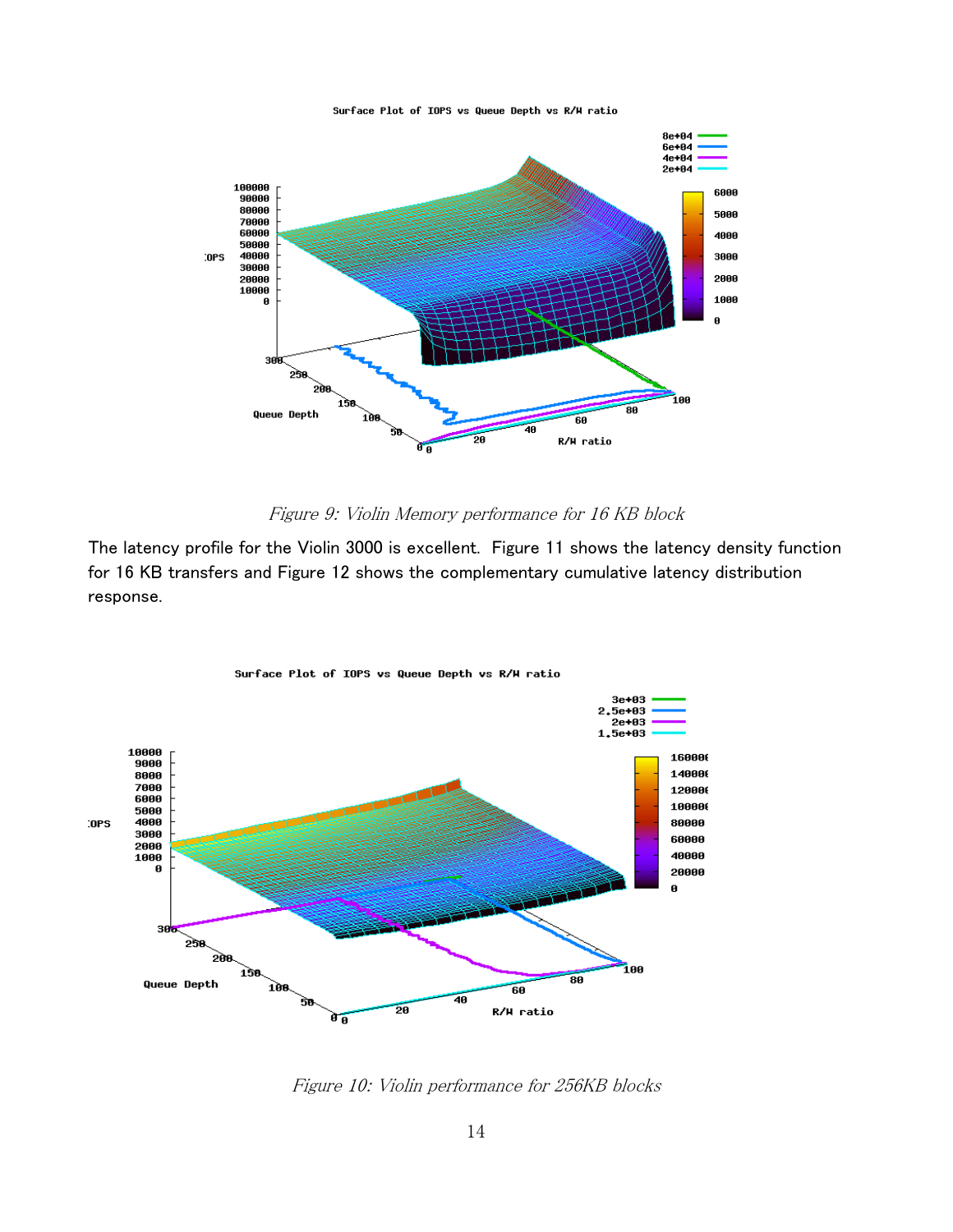The Violin 3000 has a very sharp latency peak at roughly 90us for 16 KB reads as is shown in Figure 11. Figure 12 shows that 99% of the reads complete within 100 us and 99.999 complete in less than 500us. Together these show that the system has a fast and very predictable latency.



Figure 11: Violin read latency density

Lower latency I/Os mean faster task completion. Consider two systems, A and B, one using solidstate storage with an access time of 100 us and the other using conventional disk drives with an access time of 5 ms. If you have a task to complete that consists of 100,000 storage operations and they are all parallelizable, then 50 drives will match the performance of the solid-state storage. However, if 1% of the I/O operations must be serial, then 100 drives are needed for matching and if 2% must be serial, then it is impossible for a disk-based system to match the solid-state system.

The Violin system is a robust storage device. It gains its robustness from three factors. First, each individual data record is encoded to protect against errors, etc. Second, data are stored across multiple flash cards as a RAID3 array. Parity is calculated on-the-fly and stored at the same time the data are stored. There is no RAID5 write penalty. In addition, when data are read, the whole stripe is read, including the parity and the parity of the stripe is checked immediately. This provides added protection. Finally, the Violin system is twin-tailed. This allows to overall system to maintain access to the data by "failing-over" if a link or server fails.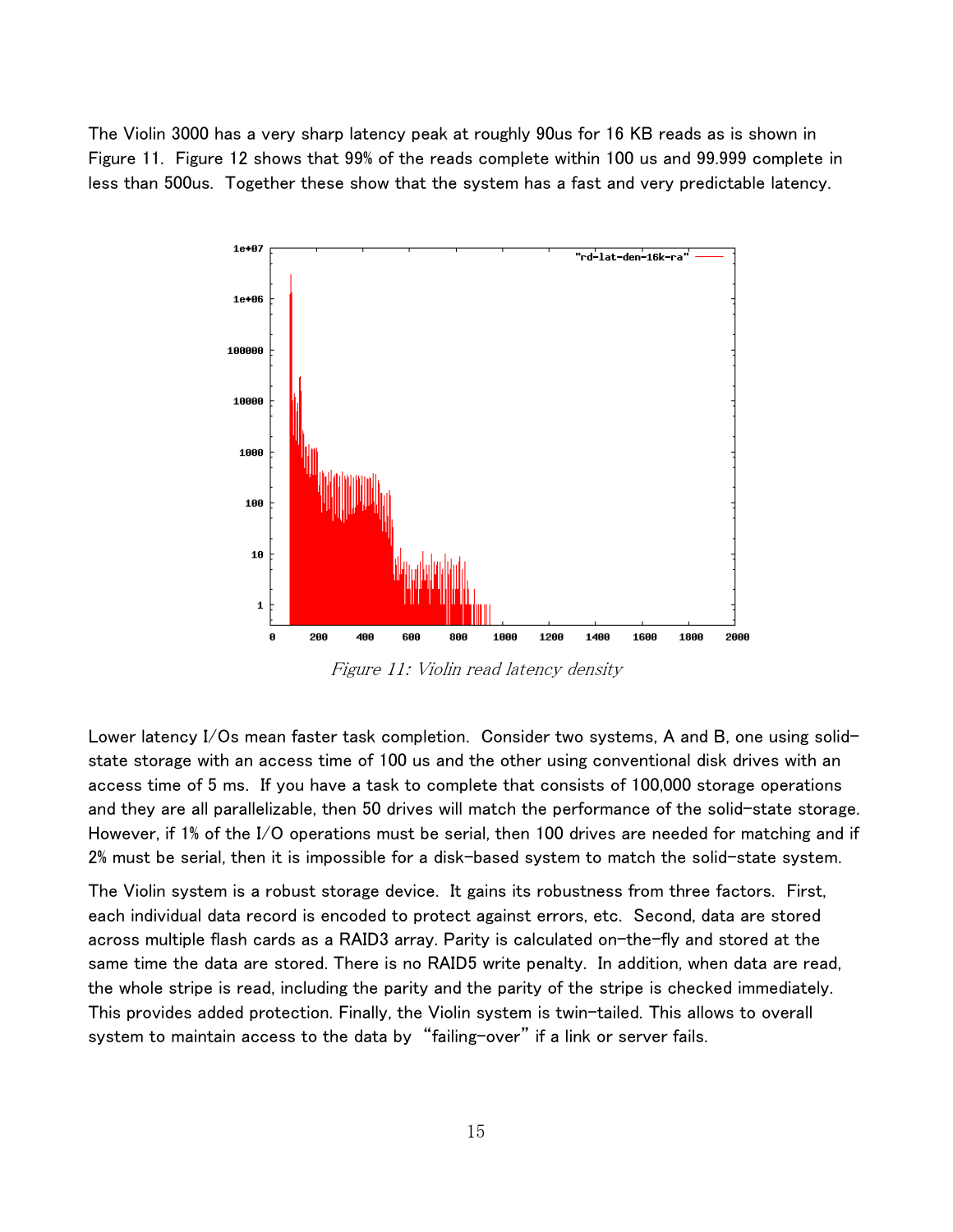

Figure 12: Complementary cumulative latency distribution

Another important advantage that solid-state storage has over hard-disk storage in applications requiring very high performance is volumetric density. In situations, such as the one discussed in this white paper, where the performance requirement is high, but the capacity requirement is not, a system such as Violin's can have a significant space advantage. 6.5 TB of formatted storage is all that is needed to meet the storage requirements for the metadata. However, it needs 4 GB/s in read performance from that storage. Four current SATA drives would be sufficient to house the metadata, but meeting the bandwidth requirements would entail the use of 200 drives. Currently that would be 12U for Violin memories against at least 40U (plus space for the disk controllers) for disk drives.

### 3.3 Procedure

We used the product GPFS, version 3.4, with enhancements that have subsequently been released into the product service stream. The Violin storage is configured into 48 LUNs and used to create a standard file system using a 1 MB block size with all data and metadata residing solely in solidstate storage. We then populated the file system with 10 Billion zero length files. Since the file system policy scan being measured accesses only the files' metadata, we omitted all file data. Alternatively, we could have added storage to the file system and stored the file data on-line into either solid-state or conventional hard disk or even off-line to tape. In all cases, the location of the data has no impact on policy scan's performance. The files were spread evenly across a little more than 10 Million directories. The file system was unmounted and remounted between each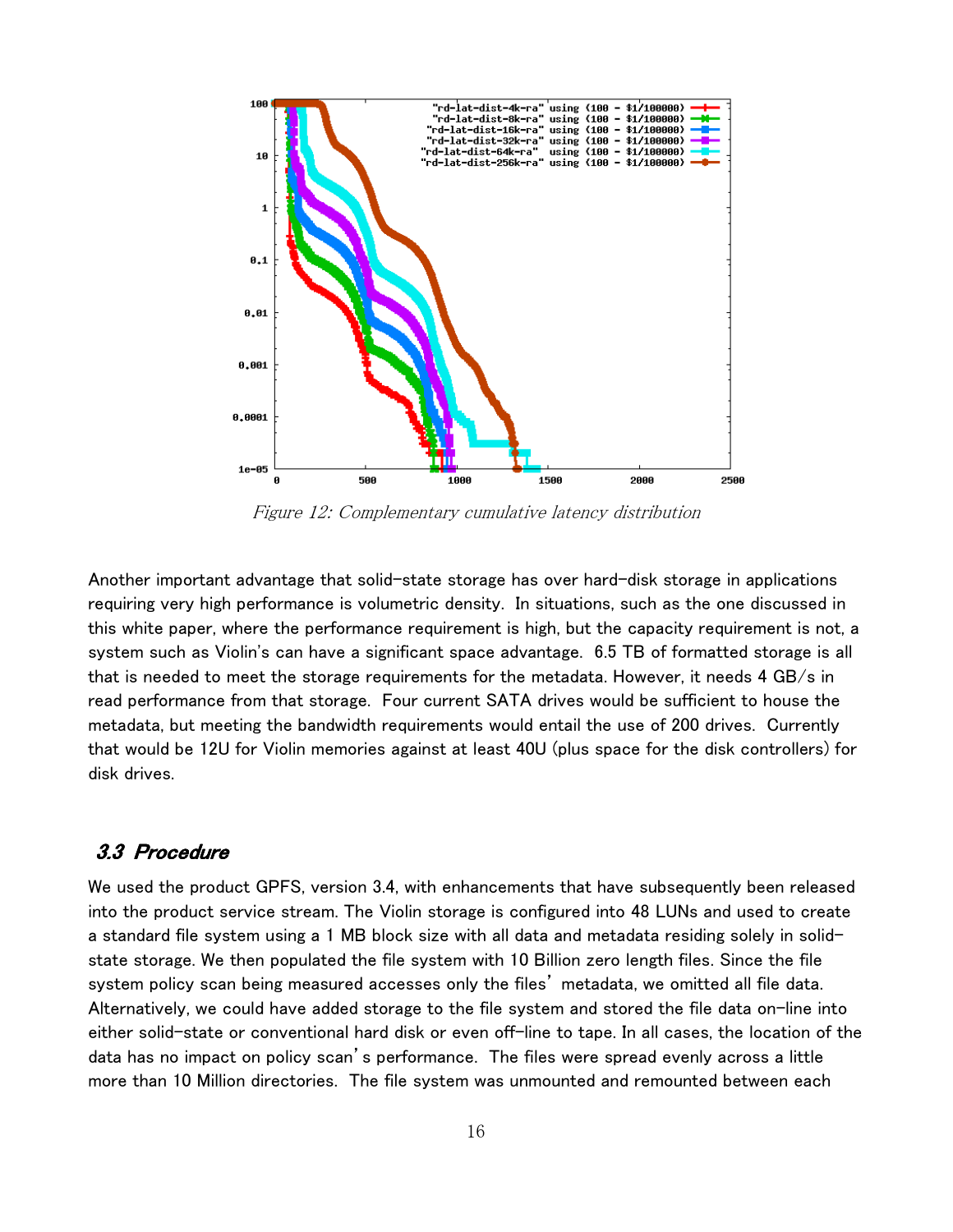benchmark run to eliminate any cache effects. The policy scan was invoked across the 10 Billion files as we measured the time required to complete the "scan". For each of the computers and devices used in the demonstration, we collected measurements for the following metrics: read bandwidth, read transaction rate, write bandwidth, write transaction rate and the CPU utilization of the client/NSD computers. These metrics were sampled every second throughout the "scan" and the aggregate results are shown below in section 3.4 .

The policy scan runs in two distinct phases: a rapid directory traversal to collect the full path to each file followed by a sequential scan over each file's inode to collect the remaining file attributes. This second phase also performs the policy rule evaluation, which selects the files that match the policy rules. For this benchmark, we used a single policy rule that matched none of the files.

The directory traversal phase consists of a parallel traversal of the file system directory structure. A master node assigns work to multiple processes running on each node. Each process is assigned a disjoint sub-tree of the directory structure, beginning with the root directory (or an arbitrary directory or set of directories within the file system). In GPFS, each directory entry contains a "type" field to identify sub-directories without requiring a stat on each file. Thus the directory traversal requires all directories to be read exactly once. This required over 20 Million small reads operations – one to read each directory's inode and one to read the directory's data block. When this phase is complete, the full path to every file and that file's inode number is stored in a series of temporary files. The number of temporary files created depends on the number of nodes used and the number of files in the file system. The files are kept relatively small to optimize parallel execution in the second phase.

The sequential scan phase begins by assigning the temporary files to the processes running on each node. Each set of temporary files contains a range of inodes in the file system. The files within the range are sorted into inode number order and the files' inodes are read directly from disk via a GPFS API, thus providing the files' attributes such as owner, file size, atime and it includes the files' extended attributes, which are simple name-value pairs. Since the files' inodes are read in order, we perform sequential full block reads with prefetching on the inode file. This test required reading over 5 TB of inode data. Each files' inode is merged with its full path, then submitted to the policy rule evaluation engine which checks each policy rule against the files' attributes checking for a match. Files that match a rule are written to a temporary file for later execution or may be executed immediately, before the scan completes.

#### 3.4 Results

The full GPFS policy scan over 10 Billion required 43 minutes. As shown in the graphs below, the directory traversal phase completed in 20 minutes. The directory traversal is IOP intensive,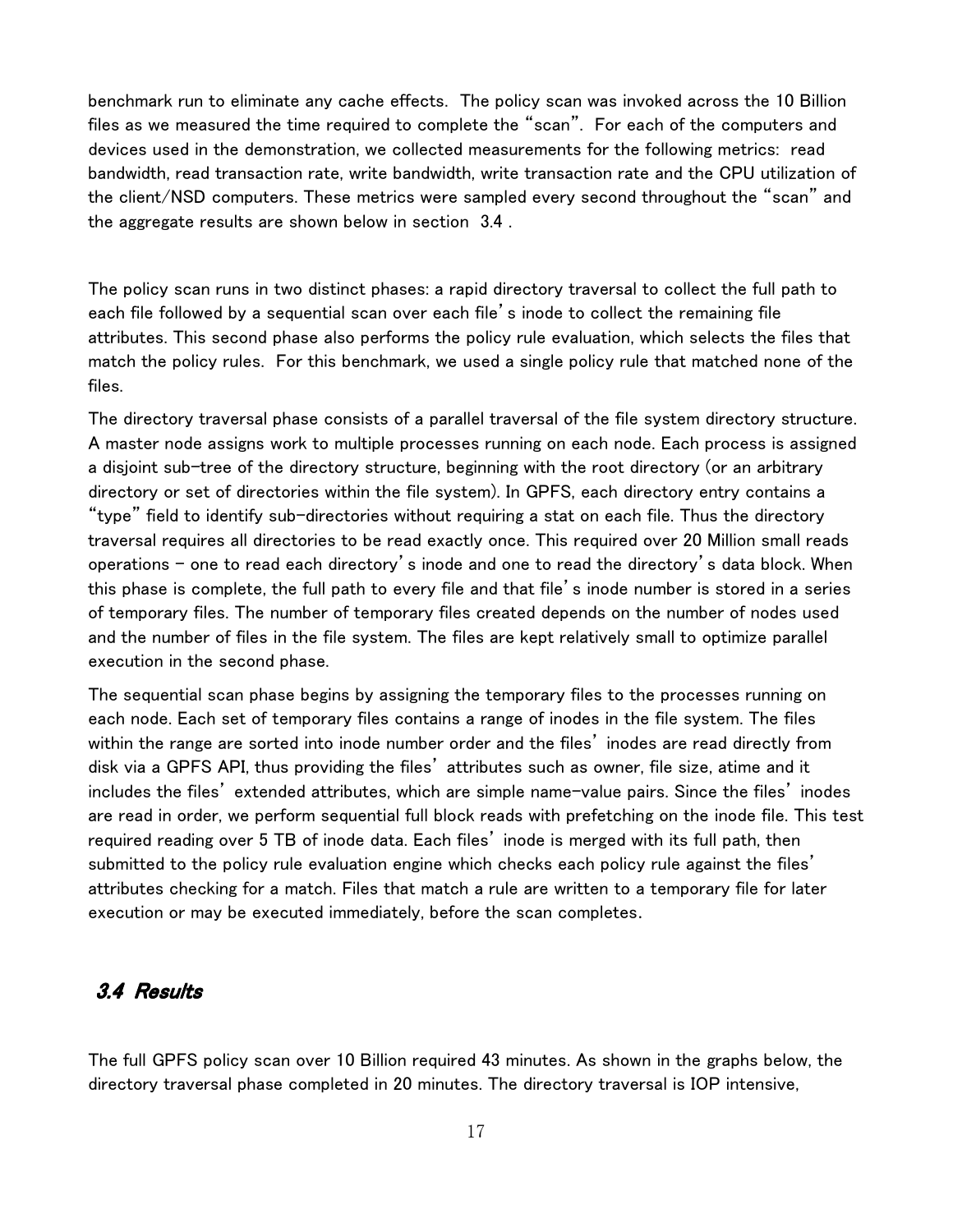composed of small reads at random locations in the file system. This phase of the scan greatly benefits from the underlying Violin storage, but our workload did not approach the IOP capability offered by the 4 Violin memories. The first phase also wrote approximately 600 GB bytes of data spread across more than 5000 temporary files. The five charts below clearly show the performance characteristics during this phase – a high IO operation requirement, with relatively little data read, but a moderate amount of data written. The CPU requirements during this phase are primarily due to process dispatching for the jobs reading directories.

The second phase for the policy scan reads the temporary files created by the first phase, sorts them into inode order, then reads each file's inode and performs the policy rule evaluation. For 10 Billion files, this phase required about 23 minutes and read 5.5 TB of data. As shown in the graphs below this phase is bandwidth bound, even when spreading the flash memory from 2 fully-loaded Violin memories across 4 boxes making each half full. Also note that the CPU cost for sorting the files into inode order and the cost for policy rule evaluation is masked by the wait times for reading the data.



Figure 13: Aggregate read operations per second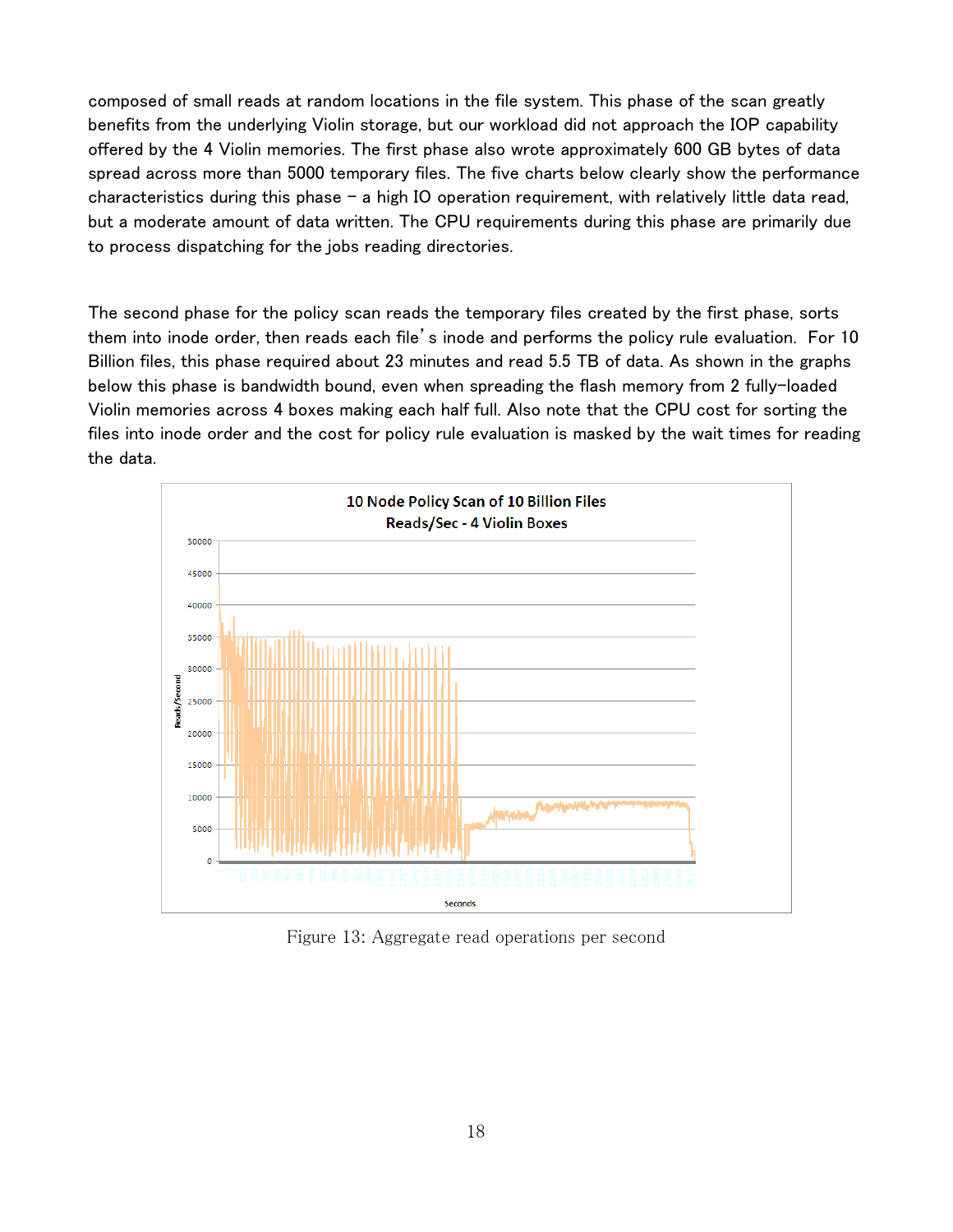

Figure 14: Aggregate write operations per second



Figure 15: Aggregate read bandwidth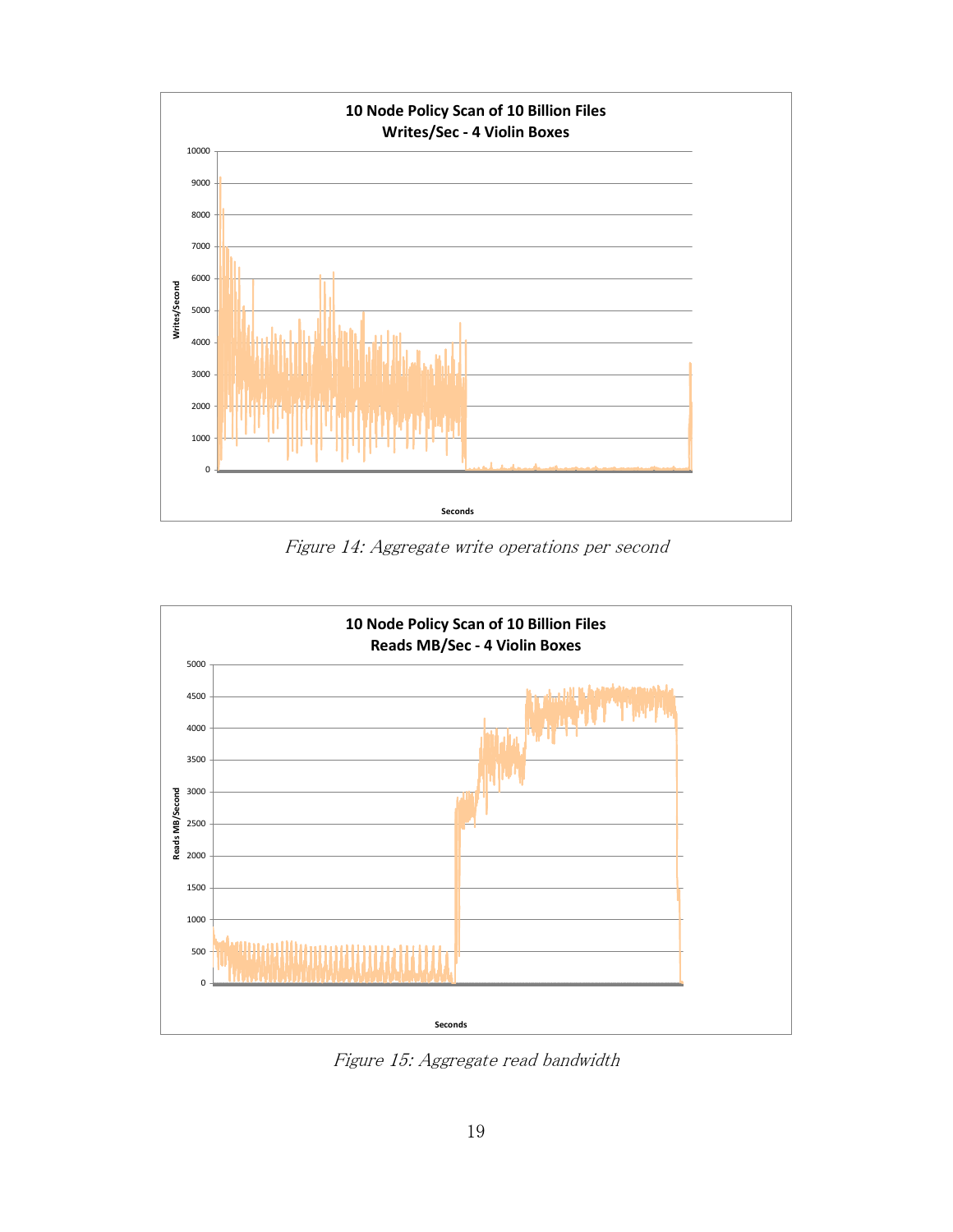

Figure 16: Aggreage write bandwidth



Figure 17: Aggregate CPU utilization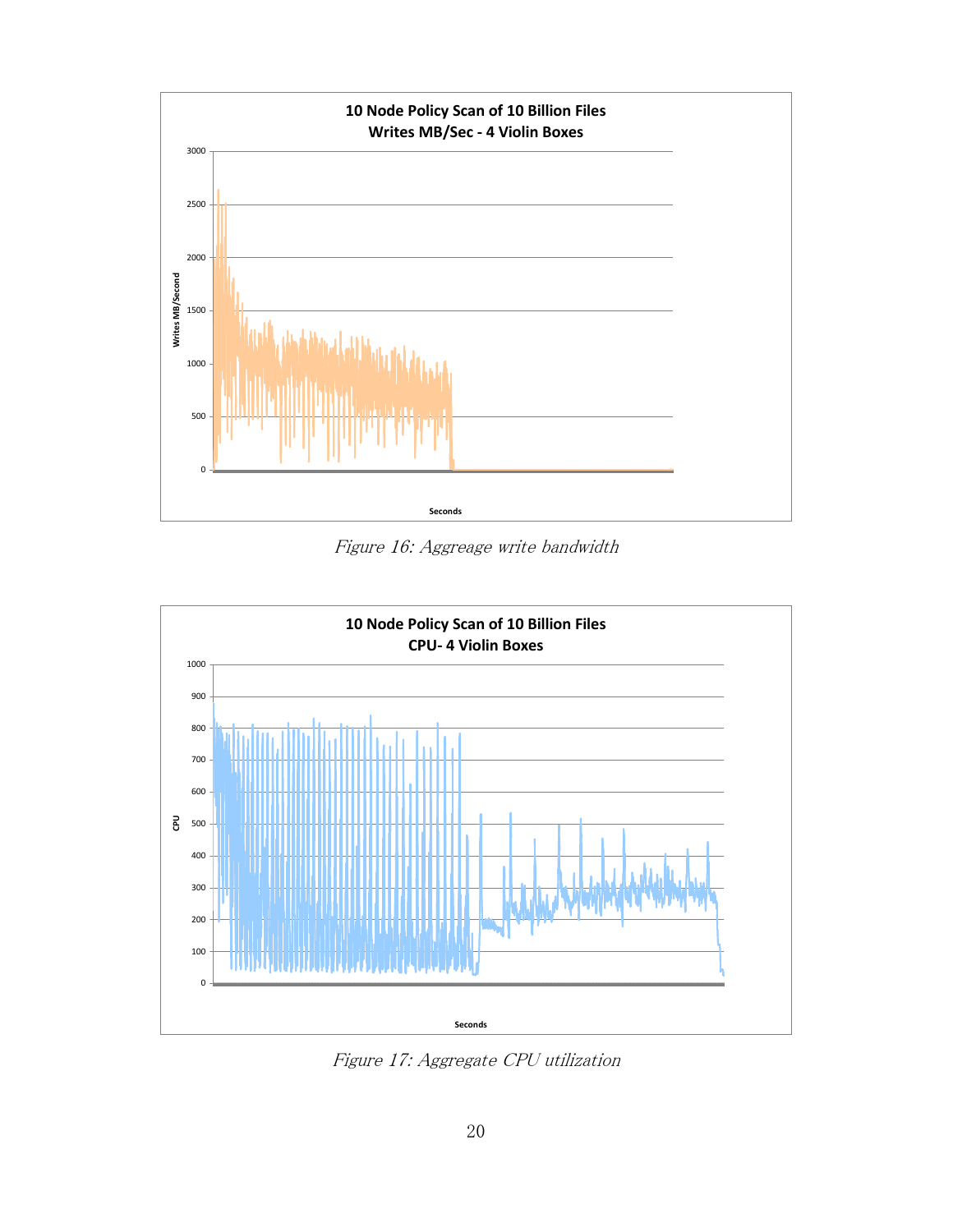## 4 Discussion

Figure 18 shows the scan rate in millions of files per second that GPFS has measured and announced, plotted against the size of the file system being managed. Today's demonstration at 10 Billion files is highlighted as A and the graph projected on to 100 Billion files. A system size that is likely to be needed within a few years.



Figure 18: File system scaling

While four disk drives would probably be sufficient to store the meta-data for 10 Billion files, they are not nearly fast enough to process it. Processing the metadata using disk drives would require at least 200 disk drives to achieve the same processing rate. Since disk drive performance is growing slowly; managing the metadata for 100 Billion files would require approximately 2000 disk drives. In 2007, the 1 Billion file scan required around 20 drives. This progression will have significant impact on the data center housing future large data repositories. A standard storage drawer is all that is required to house 20 drives. For 200 drives, the space requirement moves up to a standard data center rack assuming 2 **½**" disk drives. For 2000 drives, the space required would be 5 to 10 data center racks. The slow growth in the performance of disk drives will entail a significant increase in the number of drives dedicated to metadata processing and that will increase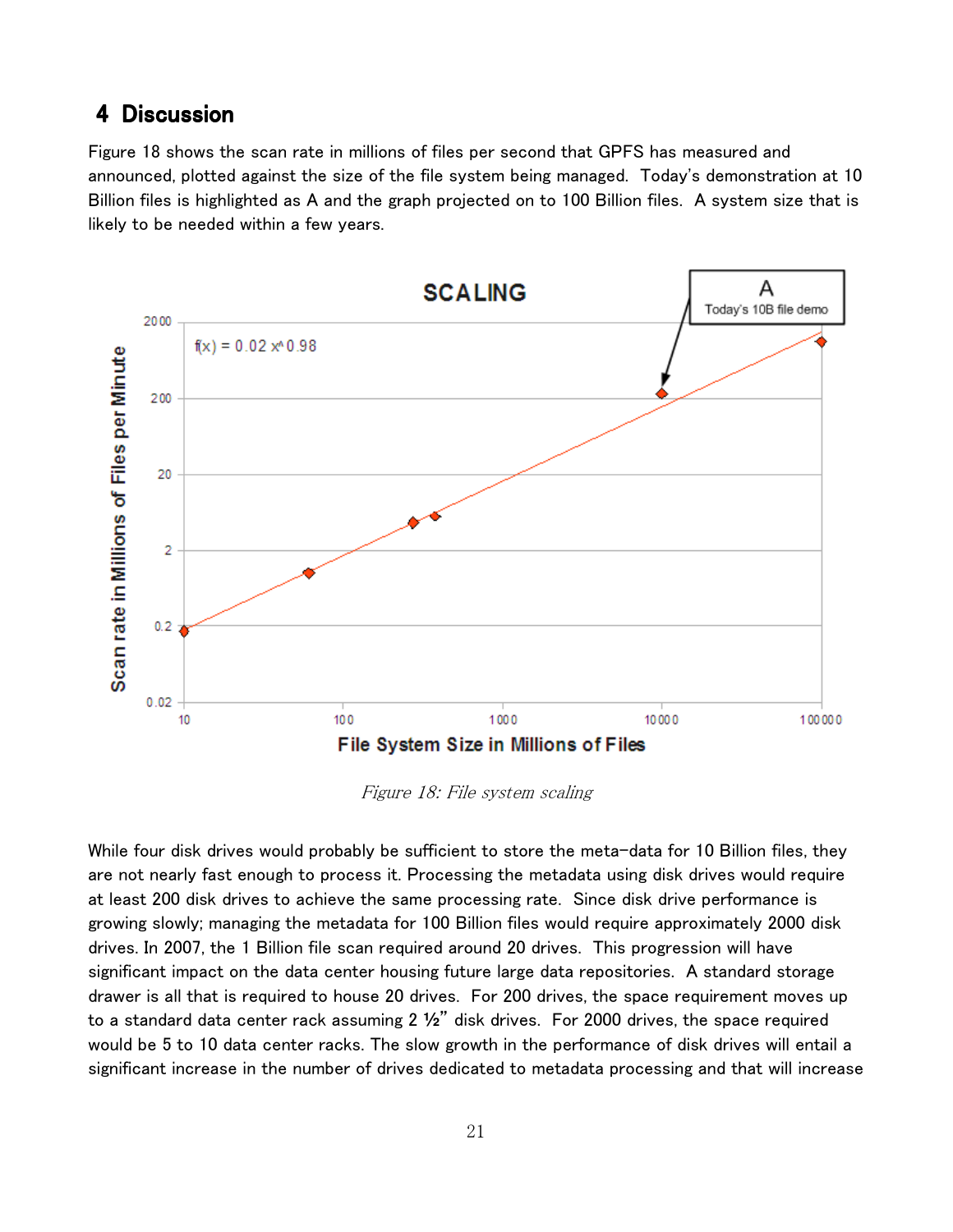the space, power and number of controllers needed. In addition, since the areal density is growing much faster than the performance, the storage efficiency of the drives dedicated to metadata processing will be poor. Clearly, there is a need for a different medium, solid-state devices, that have the performance characteristics necessary to solve these problems.

This demonstration is important for enterprise customers facing an explosion in data. The increase in performance of disk drives has not matched the increases in capacity, nor is it expected to in the near future. This trend increases the cost of large file systems and will limit their ability to grow. Fortunately, the performance and capacity offered by today's solid-state devices meets the requirements for today's largest file system and will meet the needs for the next generation as well. Building a file system to serve 100 Billion files will require half a rack of solid-state storage for the metadata, compared to 5-10 full racks of disk drives to achieve the same level of performance. Using solid-state storage significantly reduces the power required to operate the devices, the power required for cooling, ands the cost of the additional space itself.

Today's demonstration of GPFS's data management showed its ability to scale out to an unprecedented file system size and enable much larger data environments to be unified on a single platform. Using a combined platform will dramatically reduce and simplify the data management tasks, such as data placement, aging, backup and replication. This reduced cost of operation, plus the reduced cost for power, cooling and space, is critical for continued data growth. This scalability will pave the way for new products that address the challenges of a rapidly growing multi-zettabyte world.

IBM Research has and continues to build on a long history of innovative storage technologies helping clients not only manage data proliferation, but harness data to create new services. In the past year alone, IBM storage products included over five significant storage innovations invented by IBM Research including IBM Easy Tier®, Storwize® v7000, IBM Scale Out Network Attached Storage™ (SONAS), IBM Information Archive™, and the IBM Long Term File System™ (LTFS).<sup>10</sup>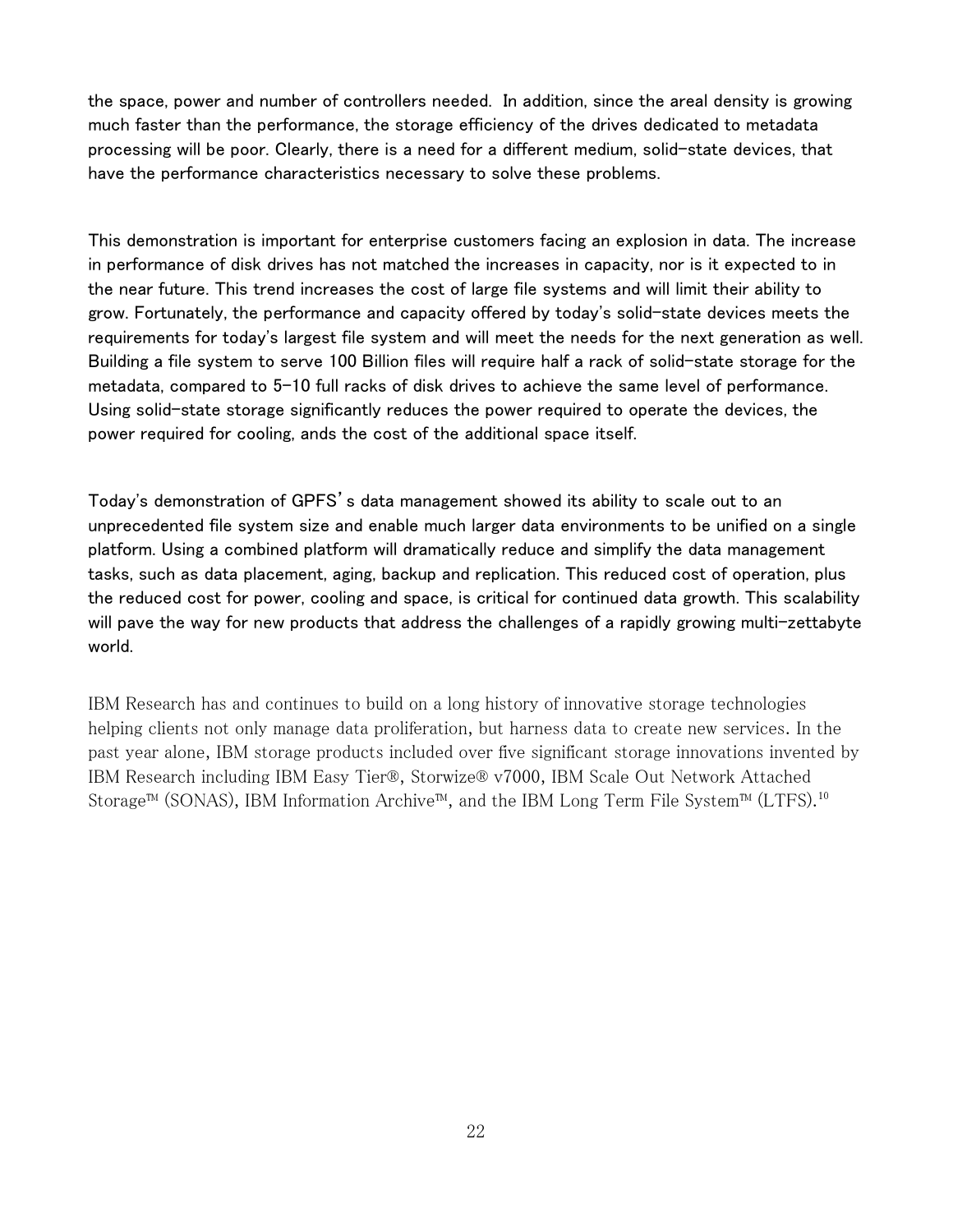# 5 Glossary

| atime        | Most recent inode access time                                                                                     |
|--------------|-------------------------------------------------------------------------------------------------------------------|
| CAGR         | <b>Compound Annual Growth Rate</b>                                                                                |
| EB           | Exabyte $-10^{18}$ bytes                                                                                          |
| <b>GPFS</b>  | General Parallel File System                                                                                      |
| <b>HPC</b>   | <b>High Performance Computing</b>                                                                                 |
| <b>ILM</b>   | <b>Information Life Management</b>                                                                                |
| inode        | An internal data structure that describes individual file characteristics such as file<br>size and file ownership |
| <b>MIOPS</b> | Millions of I/O operations per second                                                                             |
| <b>NAND</b>  | NAND Flash -- Flash memory chip where the basic cell is based on a nand<br>(negative and) gate                    |
| <b>NSD</b>   | <b>Network Shared Disk</b>                                                                                        |
| <b>SSD</b>   | Solid-state Disk                                                                                                  |
| <b>TCO</b>   | Total Cost of Ownership                                                                                           |
| ZΒ           | Zettabytes $-- 10^{21}$ bytes                                                                                     |